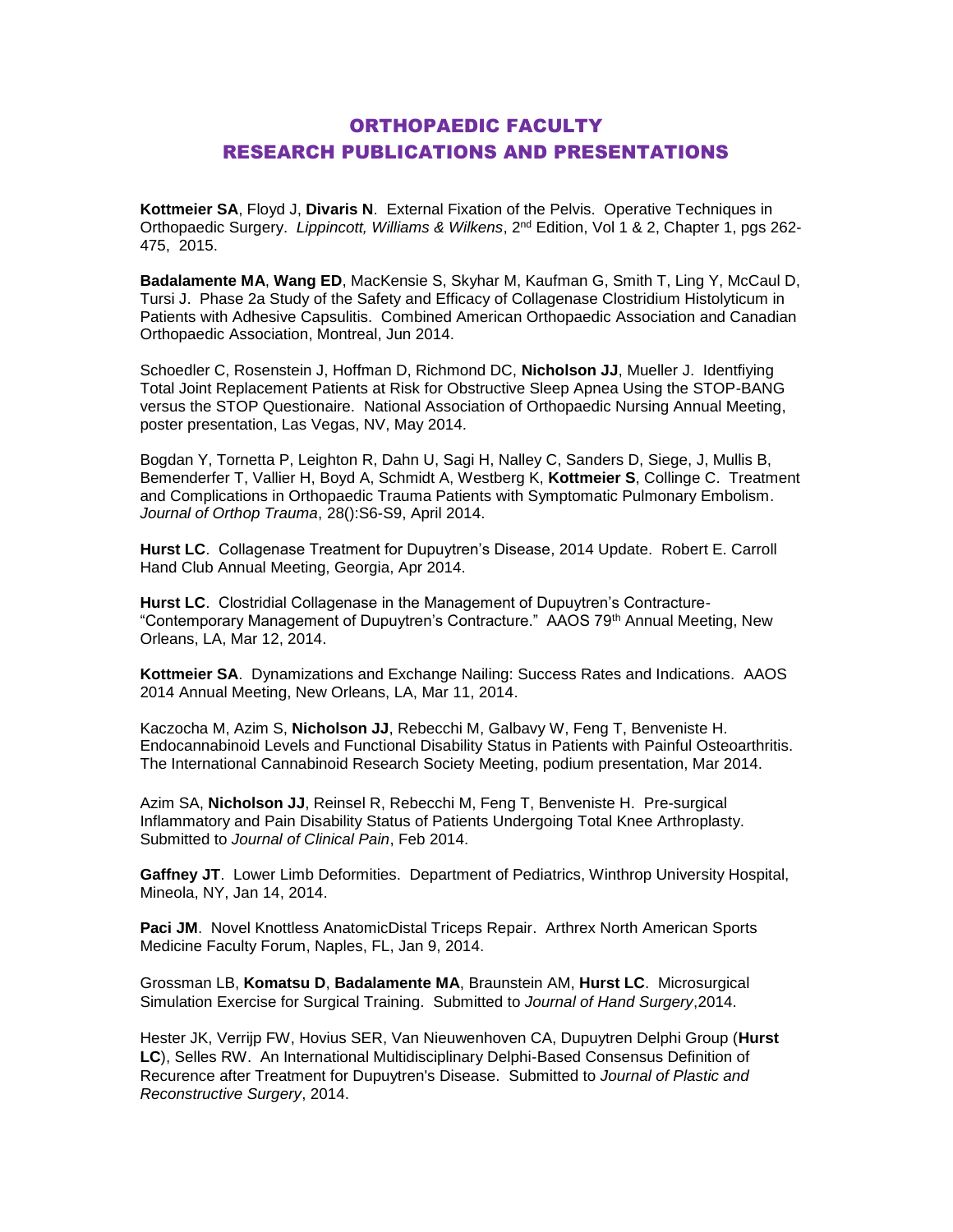**Muhlrad S**, Braunstein AM, Grossman LB, **Hurst LC**. EDM Transfer for Chronic Carpal Tunnel. To be submitted to *Journal of Hand Surgery* (European edition).

**Kottmeier SA**. Posterior Approaches to the Proximal Tibia Approaches: Posterior in the Prone Position and the Posterolateral Approach in the Lateral Position; Postero-Medial and Postero-Lateral, Concepts: Strategies/ Techniques for Dealing with Posterior Medial and/or Postero-Lateral Fracture Fragments. Poster presentation, AAOS/OTA Strategies and Tactics in Orthopaedic Extremity Trauma, Rosemont, IL, Dec 5-7, 2013.

**Sirounian GH.** Infections in Total Joint Replacement. Nassau Surgical Society Annual Orthopaedic Clinic LDay, Long Island Marriott, Uniondale, NY, Dec 4, 2013.

**Nicholson JJ**. Anterior Total Hip Approach: A Leap Forward for Our Patients – In Opposition. Orthopedic Grand Rounds, SUNY Stony Brook, Stony Brook, NY, Nov 13, 2013.

Gould ES, Patel H, Lin C, **Mulhrad S**, Huang M, Baker K. The Finger: The Good, The Bad and The Ugly. Educational poster, RSNA, Nov 2013.

**Sirounian GH**. Using Checklists to Ensure Patient Safety. *AAOS Now*, Nov 2013.

**Gould GL**.Surgical vs. Non-Surgical Intervention of Orthopaedic Lower Extremity Injuries. 5TH Annual Orthopaedics in Primary Care Medicine: A Comprehensive Approach to Selected Topics in Orthopaedics, Winthrop University Hospital, Mineola, NY, Oct 26, 2013.

**Wasserman BR.** Treatment Options for the Rheumatoid Shoulder. 5<sup>th</sup> Annual Orthopaedics in Primary Care Medicine: A Comprehensive Approach to Selected Topics in Orthopaedics, Winthrop University Hospital, Mineola, NY, Oct 26, 2013.

Humbyrd CJ,**Capozzi JD**, Rhodes R. Judgments About Deservingness. *J Bone Joint Surg Am*, 2013 Oct 02; 95(19): e145 1-3. Doi: 10.2106/JBJS.L.00983.

**Badalamente MA**, **Hurst LC**, Benhaim P, Cohen B. Efficacy and Safety of Collagenase Clostridium Histolyticum (CCH) in the Treatment of Proximal Interphalangeal Joints in Dupuytren's Contracture: Combined Analysis of Four Phase 3 Clinical Trials. American Society for Surgery of the Hand Annual Meeting, San Francisco, CA, Oct 2013.

**Barsi J**, Noor A. Practice Survey of Prophylactic Antibiotic Use in Pediatric Orthopaedics. Infectious Disease Annual Meeting, San Francisco, CA, Oct 2013.

Bogdan Y, Tornetta P, Einhorn TA, Guy P, Leveille L, Robinson J, Haines N, Horwitz DS, Jones CB, Schemitsch EH, Sagi HC, Stahl D, Brady M, Sanders DW, Higgins TG, Kain M, Collinge CA, **Kottmeie**r **SA**, Freiss D. Healing Time and Complications in Operatively Treated Atypical Femur Fractures Associated with Bisphosphonate Use: A Multicenter Series. *Journal of Orthop Trauma*, pgs 208-209 Oct 2013.

Grossman LB, **Komatsu DE**, **Badalamente MA**, Braunstein AM, **Hurst LC**. Microsurgical Simulation Exercise for Surgical Training. Award Winner, Fellows Category, Poster Presentation, Stony Brook University Medical Center Annual Women in Medicine Day, Apr 2013. Award Winner, Fellows Category, NY Hand Society, Apr 2013. American Society for Surgery of the Hand, Resident & Fellows Conference, San Francisco, CA, Oct 2013, e Poster.

Hadjiargyrou M, Zigomalis A, Haleem A, **Komatsu DE**. Mustn1 Spatiotemporal Protein Expression during Skeletal Development and Regeneration. 35th Annual Meeting of the American Society for Bone and Mineral Research, Baltimore, MD, Oct 2013.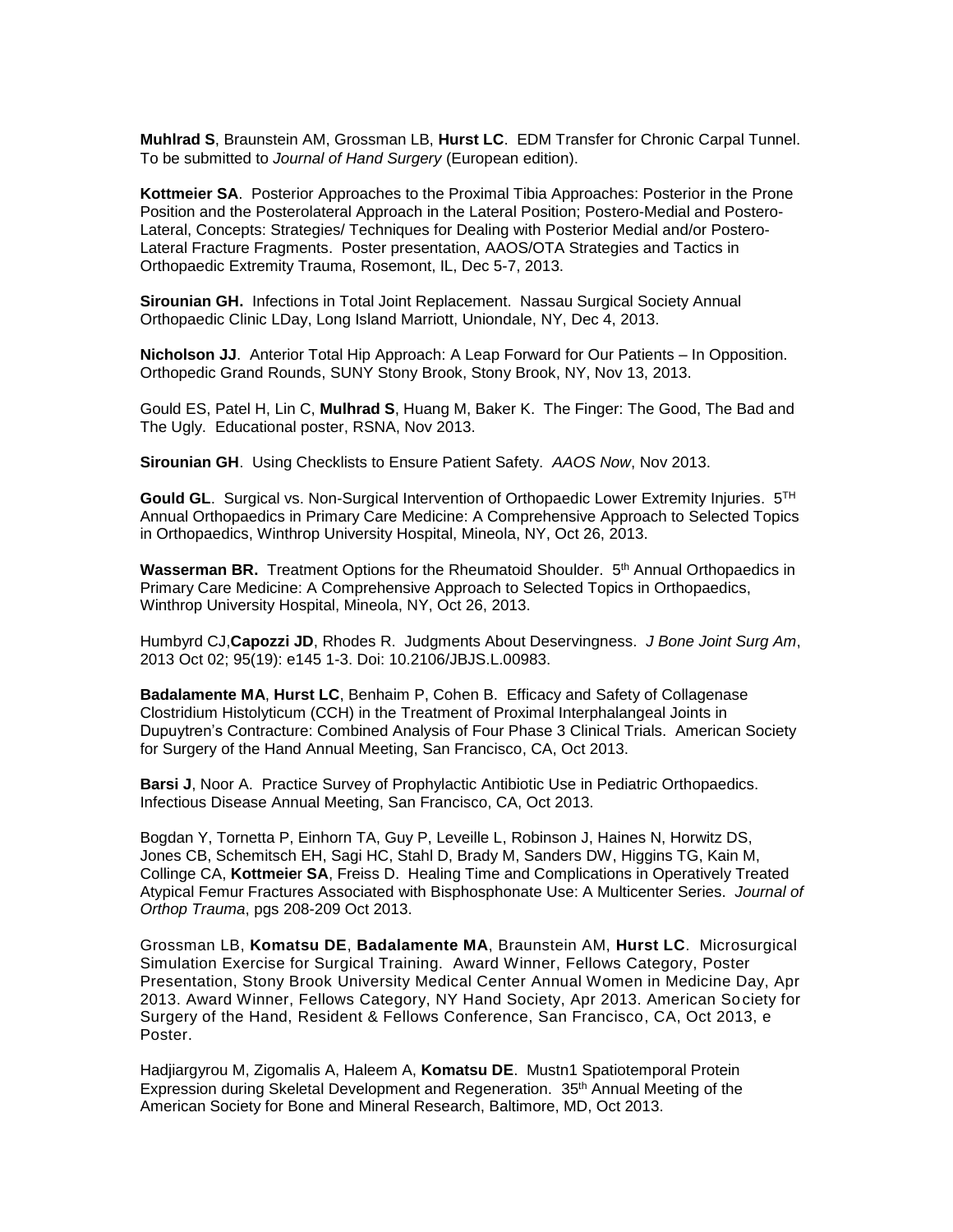Zhao X, **Komatsu DE**, Hadjiargyrou M. BMP-2 Delivery using Electrospun PLLA/Collagen I Scaffolds with Surface Adsorbed Plasmid DNA/Transfection Complexes. 35<sup>th</sup> Annual Meeting of the American Society for Bone and Mineral Research, Baltimore, MD, Oct 2013.

**Komatsu DE**, Fealey D, Filippi A, Schwab L, Fakhoury J, Thanos P, Ferguson SA. (2013) Preand Early Post-Natal Methylphenidate Exposure and Rat Skeletal Development. 35<sup>th</sup> Annual Meeting of the American Society for Bone and Mineral Research, Baltimore, MD, Oct 2013.

**Hurst LC**. Xiaflex Treatment for Dupuytren's Disease. Orthopaedic Grand Rounds, Winthrop University Hospital, Mineola, NY, Sept 6, 2013.

**Capozzi JD**. Fragility Fracture Program Presentation. Department of Medicine Grand Rounds Lecture Series. Winthrop University Hospital, Mineola, NY Sept 2013.

Kaplan FT, **Badalamente MA**, **Hurst LC**, Merrell G, Pahk R. Delayed Manipulation Following Clostridial Collagenase Histolyticum Injection for Dupuytren's Contracture. ASSH 68th Annual Meeting, San Francisco, CA, Sept 2013.

**Badalamente MA**, **Hurst LC**, Benhaim P, Cohe BM. Efficacy and Safety of Collagenase Clostridium Histolyticum in the Treatment of Proximal Interphalangeal Joints in Dupuytren's Contracture: Combined Analysis of Four Phase 3 Clinical Trials. ASSH 68th Annual Meeting, San Francisco, CA, Sept, 2013.

**Barsi J**, Garg S, Baulesh D, Caprio B, Erickson M. Intraoperative and Postoperative LIV-Tilt and Disc Angle in Patients with Idiopathic Scoliosis. Scoliosis Research Society 48<sup>th</sup> Annual Meeting, Lyon, France, Sept 2013.

**Hurst LC**. Collagenase Injection is a New Option for Dupuytren's, but Surgery Still Has a Role. *Orthopaedics Today* Cover Story, Volume 33, No. 8, Aug 2013.

**Barsi J**. Early Onset Scoliosis. Stony Brook University Hospital Orthopaedics Grand Rounds, Stony Brook, NY, Jul 10, 2013.

Barsi J. Anterior Knee Pain Syndrome. 3<sup>rd</sup> Annual Stony Brook Orthopoaedics Sports Medicine Symposium, Stony Brook, NY, Jun 14, 2013.

**Paci JM**. Evaluation and Management of MDI in the Female Athlete. 3<sup>rd</sup> Annual Stony Brook Orthopaedics Sports Medicine Symposium , Stony Brook, NY, Jun 14, 2013.

**Paci JM.** Interesting Case: Massive Calcific Rotator Cuff Tendinitis Deposit. 3<sup>rd</sup> Annual Stony Brook Orthopaedics Sports Medicine Symposium , Stony Brook, NY, Jun 14, 2013.

**Gould JL**. Geriatric Fractures. Emergency Nurses Association, Winthrop University Hospital, Mineola, NY, Jun 6, 2013.

Baker KS, Lin C, Chaudhry AA, **Divaris N**, Huang M, Gould ES. Not Another External Fixation! A Review of What the Radiologist Needs to Know Regarding Ilizarov Procedure. Poster presentation, ACR 90<sup>th</sup> Annual Meeting and Chapter Leadership Conference, Washington, DC, May 4-8, 2013.

**Barsi J**, Garg S, Baulesh D, Caprio B, Erickson M. Intraoperative and Postoperative LIV-tilt and Disc Wedging in Idiopathic Scoliosis. Pediatric Orthopaedic Society 2013 Annual Meeting, Toronto, Canada, May 4, 2013.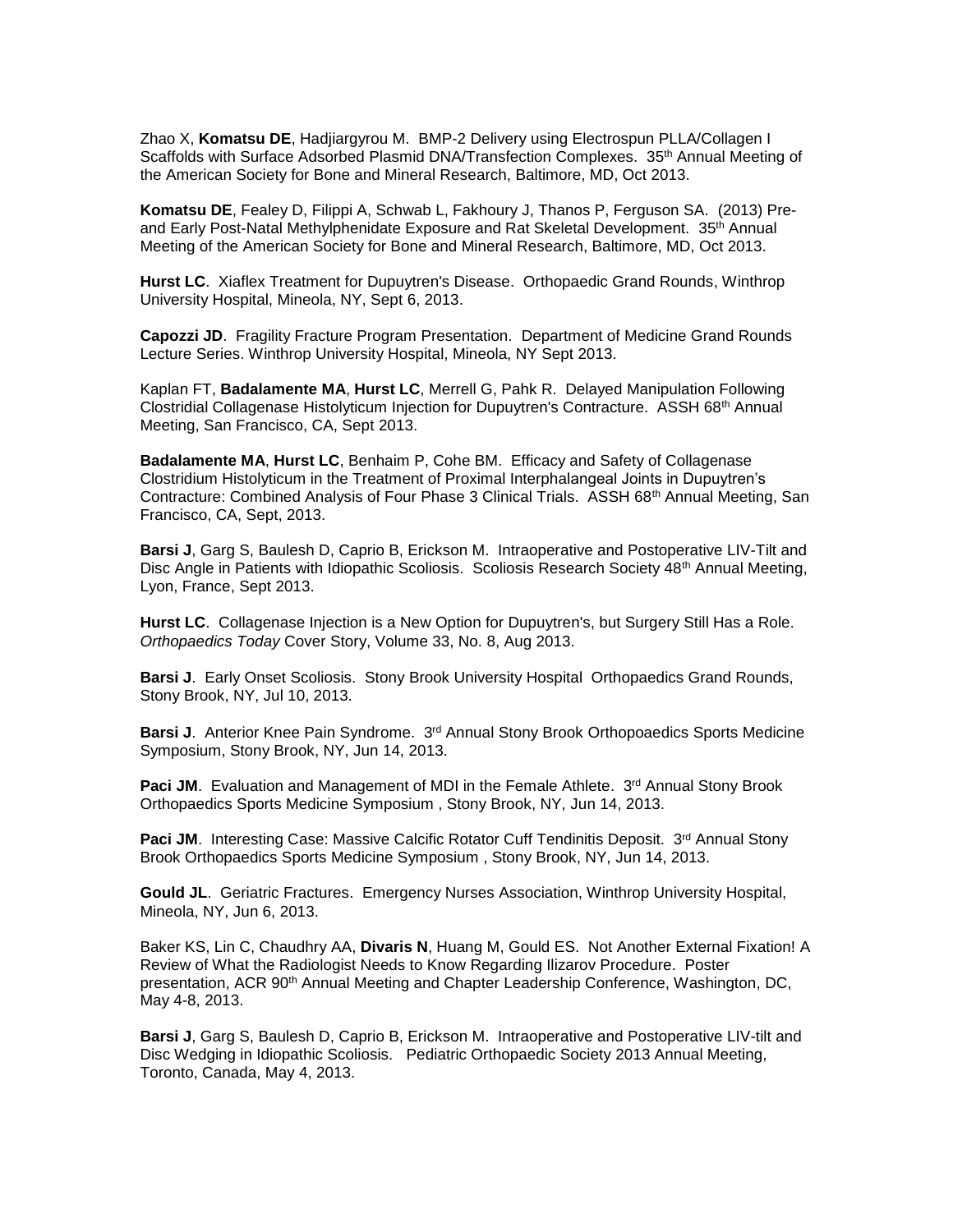**Teplitz G**. Hand Surgery: Diagnosis and Treatment of Multiple Neurological and Traumatic Injuries. Winthrop University Hospital and the Joseph A. Epstein Neurosurgical Education Foundation: An Up-Date in Neurosurgery, Mineola, NY, May 4, 2013.

Jones C, Flores A, Daveline A, VanDyke D, **Komatsu D**, Scheier H, **Penna J**, **Paci JM**. Predictive Values of Preseason Screening in Collegiate Baseball Pitchers. Winthrop University Hospital House Staff and Clinical Campus Student Research Day, Mineola, NY, Apr 24, 2013.

Lin C, Baker K, **Wang E**, Huang M, Gould ES. Reverse Shoulder Arthroplasty: Review of Indications, Pre and Post-Operative Imaging Including Common and Unique Complications. 7<sup>th</sup> Annual Women in Medicine Research Day, SUNY Stony Brook, Stony Brook, NY, Apr 24, 2013.

Lin C, **Nicholson JJ**, Huang M, Gould ES. FDA Recalled Articular Surface Replacement ASR: Review of Clinical, Radiological and Surgical Findings. 7th Annual Women in Medicine Research Day, SUNY Stony Brook, Stony Brook, NY, Apr 24, 2013.

**Kottmeier SA.** The Posterior Plateau, What Do I Do? Moderator. 7<sup>th</sup> Annual Orthopaedic Trauma Fellows Course, Boston Medical Center, Boston, MA, Apr 20, 2013.

**Kottmeier SA.** Lower Extremity Dissections – Posterior Plateau Approaches. 7<sup>th</sup> Annual Orthopaedic Trauma Fellows Course, Boston Medical Center, Boston, MA, Apr 20, 2013.

**Kottmeier SA.** Anatomic Dissection – Ilioinguinal/Stoppa Intrapelvic Approach. 7<sup>th</sup> Annual Orthopaedic Trauma Fellows Course, Boston Medical Center, Boston, MA, Apr 19, 2013.

**Sirounian GH**. Infection in Total Joint Replacement. Lunch and Learn, Winthrop University Hospital, Mineola, NY, Apr 19, 2013.

Chaudhry A, Baker K, Lin C, **Divaris N**, Gould ES. Principles of External Frame Fixation and the Ilizarov Procedure - A Guide for the Radiologists. Electronic presentation with CME exhibit, 113th Annual Meeting of the ARRS, Washington, DC, Apr 14-19, 2013.

Baker K, Lin C, Hoshmand M, Chaudhry A, **Wang E**, Huang M, Gould ES. Reverse Shoulder Arthroplasty Made Simple! Poster session, Association of University Radiologists 61<sup>st</sup> Annual Meeting, Los Angeles, CA, Apr 9-12, 2013.

Lin C, Hoshmand M, **Nicholson J**, **Khan F**, Ragsdale M, Gould ES. Metal-on-Metal Hip Resurfacing Arthroplasty and its Complications: A Problem for the Orthopedist, the Radiologist and the Patient. Poster session, Association of University Radiologists 61<sup>st</sup> Annual Meeting, Los Angeles, CA, Apr 9-12, 2013.

**Hurst LC**. Developing of Collagenase. Actelion Pharmaceuticals Canada, Inc., Apr 5, 2013.

**Hurst LC**. Clinical Experience with Collagenase for Dupuytren's Disease. Actelion Pharmaceuticals Canada, Inc., Apr 5, 2013.

Kunz E, **Komatsu DE**. Immunohistochemical Analysis of Mustn1 Expression during Fracture Healing. Stony Brook University's URECA Celebration of Undergraduate Research and Creativity, Stony Brook, NY, Apr 2013.

Schwab L, Fakhoury J, Filippi A, Fealy D, **Komatsu DE**. Effects of Prenatal Exposure to Methylphenidate on Rat Skeletal Development. Stony Brook University's URECA Celebration of Undergraduate Research and Creativity Stony Brook, NY, Apr 2013.

**Hurst LC**. Enzymatic Fasciotomy. AAOS Annual Meeting Specialty Day, Chicago, IL, Mar 23, 2013.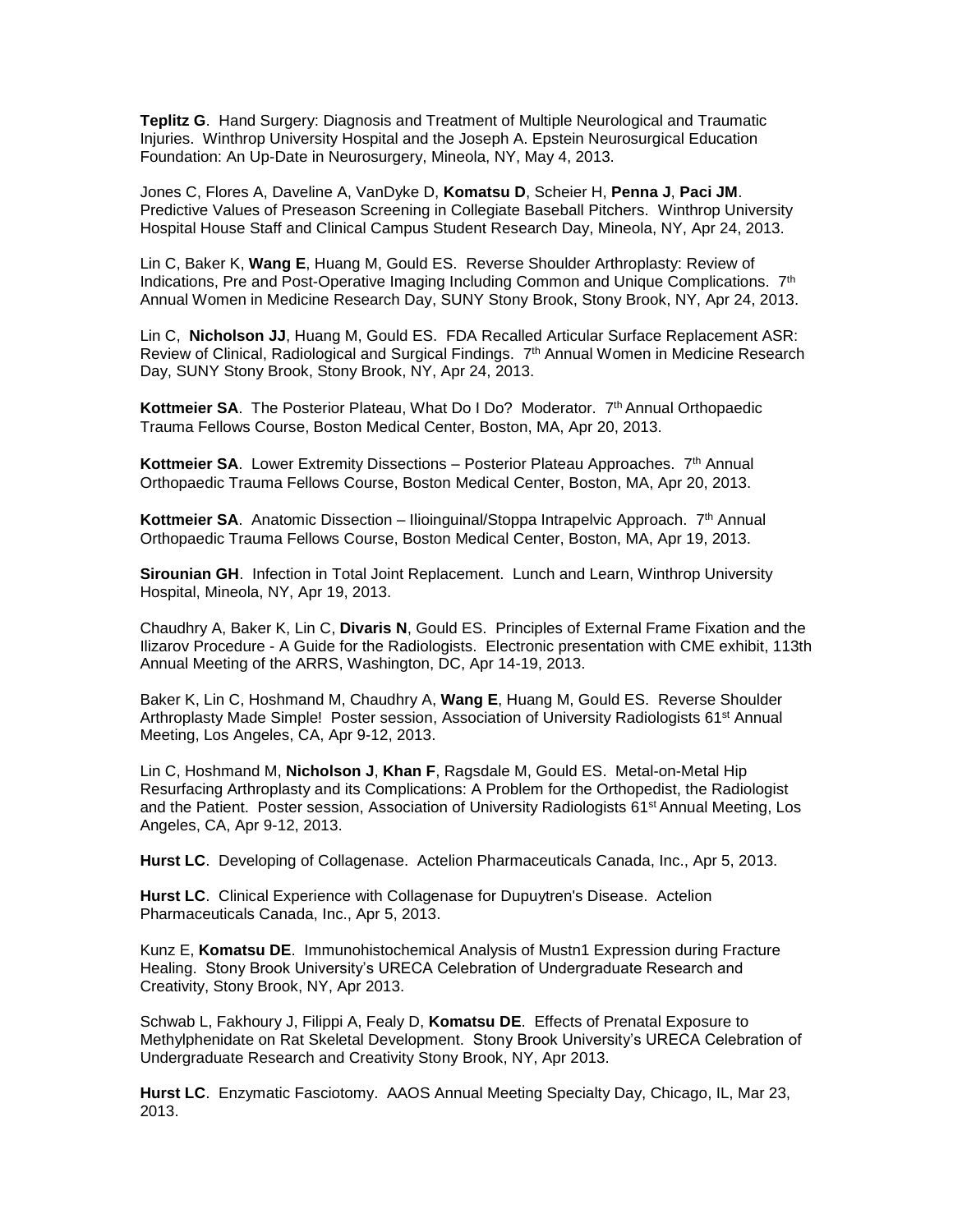**Nicholson JJ**. Obesity: A Mediator of Inflammation Complicating Knee Replacement. Invited Author, *The Journal of Musculoskeletal Medicine – Online Journal*, Mar 22, 2013.

Azim S, **Nicholson JJ**, Reinsel RA, Rebecchi M, Benveniste H. Subclinical Systemic Inflammation in Obese Total Knee Arthroplasty Patients. Podium Paper Presentation, American Academy of Orthopaedic Surgeons, Chicago, IL, Mar 19-23, 2013.

Lin CH, **Nicholson JJ**, Huang M, Hoda S, **Khan F**, Ragsdale M, Gould ES. FDA Recalled Articular Surface Hip Replacement (ASR): Review of Clinical, Radiological and Surgical Findings. ePoster session presented at Society of Skeletal Radiology Annual Meeting, San Antonio TX, Mar 17, 2013.

**Sirounian GH**. Orthopedic Management of Hip and Knee Arthritis. Mineola Community Center, Mineola, NY, Mar 13, 2013.

**Sirounian GH**. Infection in Total Joint Replacement. Wound Healing Grand Rounds, Winthrop University Hospital, Mineola, NY, Mar 12, 2013.

**Kottmeier SA**, Routt ML. Chapter 16: Pelvic Ring and Sacral Injuries; in Contemporary Surgical Management of Fractures and Complications Editors; Asif Ilyas, Saqib Rehman JP Medical Publishers, Mar 2013.

**Kottmeier SA**, Jones C, Tornetta III P, Russell TA. Locked and Minimally Invasive Plating: A Paradigm Shift?: Meta-diaphyseal Site Specific Concerns and Controversies ; Instructional Course Lectures, Volume 62, 2013 Ed. Mark W. Pagnano, MD; Publisher; American Academy of Orthopedic Surgeons, Mar 2013.

**Kottmeier SA**.Locked and Minimally Invasive Plating: Technique, Advantages, Unique Properties, and Potential Pitfalls. AAOS 2013 Annual Meeting, San Francisco, CA, Mar 2013.

**Kottmeier SA**.Strategy – Soft Tissue, Surgical Access and Site Specific Concerns. AAOS 2013 Annual Meeting, San Francisco, CA, Mar 2013.

**Hurst LC**. Opponensplasty for Chronic Carpal Tunnel Syndrome. Robert E. Carroll Hand Club Annual Meeting, California, Feb 22, 2013.

**Gould JL**. Orthopaedic Trauma Show and Tell. Lunch and Learn, Winthrop University Hospital, Mineola, NY, Feb 7, 2013.

**Sirounian GH**. Infection in Total Joint Replacement. Orthopedic Surgery Grand Rounds, Winthrop University Hospital, Mineola, NY, Feb 1, 2013.

Rosenfeld JF, **Nicholson JJ**. History and Design Considerations for Arthroplasty Around the Wrist. *Hand Clinics*, 29(1): 1-13, 2013 Feb.

**Paci JM**. Performance Enhancing Drugs in Sports: An Update and a Proposal for Professional Lacrosse Leagues. First Annual Professional Lacrosse Sports Medicine Symposium, Denver, CO, Jan 26, 2013.

**Gould JL.** Ankle Fractures. Trauma Principles Course. Winthrop University Hospital, Mineola, NY, Jan 8-9, 2013.

**Paci JM.** Novel Knottless Anatomic Distal Triceps Repair. Arthrex North American Sports Medicine Faculty Forum, Naples, FL, Jan 6, 2013.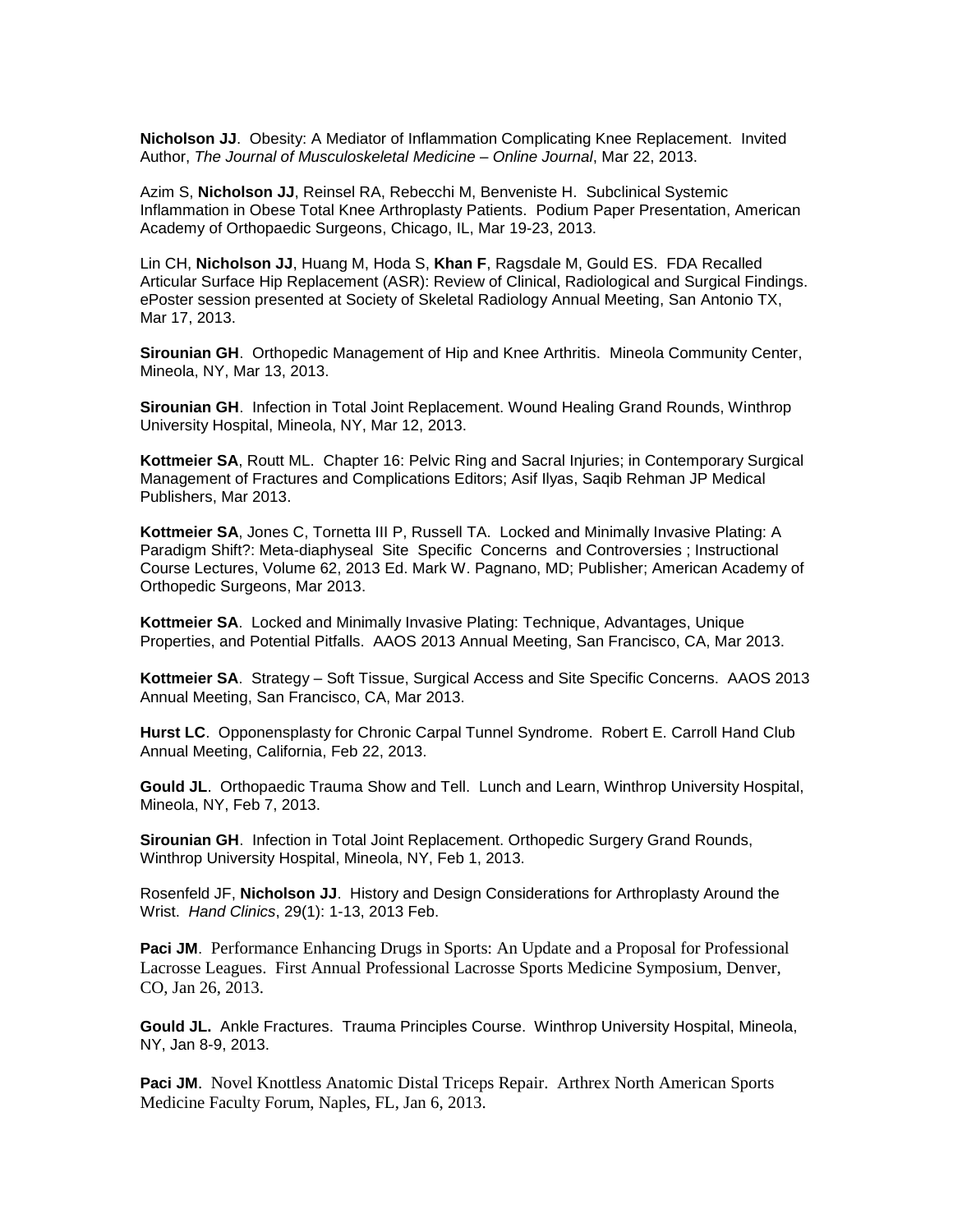**Hurst LC**. Dupuytren's Contracture: Where Are We Today? XIAFLEX: Current Clinical Experience. Xcel Xiaflex Clinical Education Leaders Speaker Summit, Arizona, Jan 5, 2013.

Ring DC, **Sirounian GH**. Antiplatelet Medications and Orthopedic Surgery. AAOS Now, Jan 2013.

Azim SA, Sangster R, Curcio C, Coleman D, Shah U, Zhang S, Reinsel RA, Glass PSA, **Nicholson JJ**, Benveniste H. Characterization of Patients with Difficult-to-Treat Acute Pain Following Total Knee Arthroplasty Using Multi-Modal Analgesia. *The Open Pain Journal*, 2013, 6, 1-6.

**Badalamente MA**, Coffelt L, Elfar J, Gaston G, Hammert W, Huang J, Lattanza L, Macdermid J, Merrell G, Netscher D, Panthaki Z, Rafijah G, Trczinski D, Graham B. Measurement Scales in Clinical Research of the Upper Extremity, Part 1: General Principles, Measures of General Health, Pain, and Patient Satisfaction. *Journal of Hand Surgery*, 38A (2):401-406, 2013.

**Badalamente MA**, Coffelt L, Elfar J, Gaston G, Hammert W, Huang J, Lattanza L, Macdermid J, Merrell G, Netscher D, Panthaki Z, Rafijah G, Trczinski D, Graham B. Measurement Scales in Clinical Research of the Upper Extremity, Part 2: Outcome Measures of the Hand/Wrist and Shoulder/Elbow. *Journal of Hand Surgery*, 38A:407-412, 2013.

D'Souza T, Azim S, **Nicholson JJ**, Rebecchi M, Reinsel R, Benveniste H. Characterizing Risk Factors for Identifying Patients Who Will Experience Higher Levels of Post-operative acute Pain following Total Knee Arthroplasty. ASA Meeting, San Francisco, CA, 2013.

**Gaffney JT**. Common Problems in Pediatric Orthopaedic Surgery. New York State Society of Physician Assistants Fall CME Conference, Tarrytown, NY, 2013.

Grossman LB, **Komatsu DE**, **Badalamente M**, Braunstein AM, **Hurst LC**. Microsurgical Simulation Exercise for Surgical Training. The New York Society for Surgery of the Hand, Residents and Fellows Conference, New York, NY, 2013.

**Hurst LC**, **Badalamente MA**, Ward A, Parker T., Liu J, Tatka J. Histology of Cords from Dupuytren's Patients: A Comparison after Collagenase Injection/Fasciectomy, Primary Fasciectomy and Repeat Fasciectomy. *Journal of Hand Surgery*, 2013.

**Kottmeier SA**.Healing Time and Complications in Operatively Treated Atypical Femur Fractures Associated With Bisphosphonate Use: A Multicenter Series. OTA Memorial Award – for presentation, chosen as the 2013 Memorial Award winner (best resident study of the OTA Annual Meeting) by the program committee, 2013.

Lin CH, Hoshmand M, **Nicholson JJ**, **Khan F**, Hoda S, Huang M, Gould ES. Metal-on-Metal Hip Arthroplasty (MoMHA) and its Complications: A Problem for the Orthopedist, Radiologist and Patient. Poster session presented at American University of Radiology Annual Meeting, Los Angeles, CA, 2013.

Weatherall JM, Mroczek K, McLaurin T, **Ding B**, Tejwani N. Post-Traumatic Ankle Arthritis. Bull Hosp Jt Dis (2013). 2013;71(1):104-12.

**Badalamente MA**., **Hurst LC**, Benhaim P, Cohen BM. Efficacy and Safety of Collagenase Clostridium Histolyticum in the Treatment of Proximal Interphalangeal Joints in Dupuytren's Contracture: Combined Analysis of Four Phase 3 Clinical Trials. Submitted to the *Journal of Hand Surgery*,2013.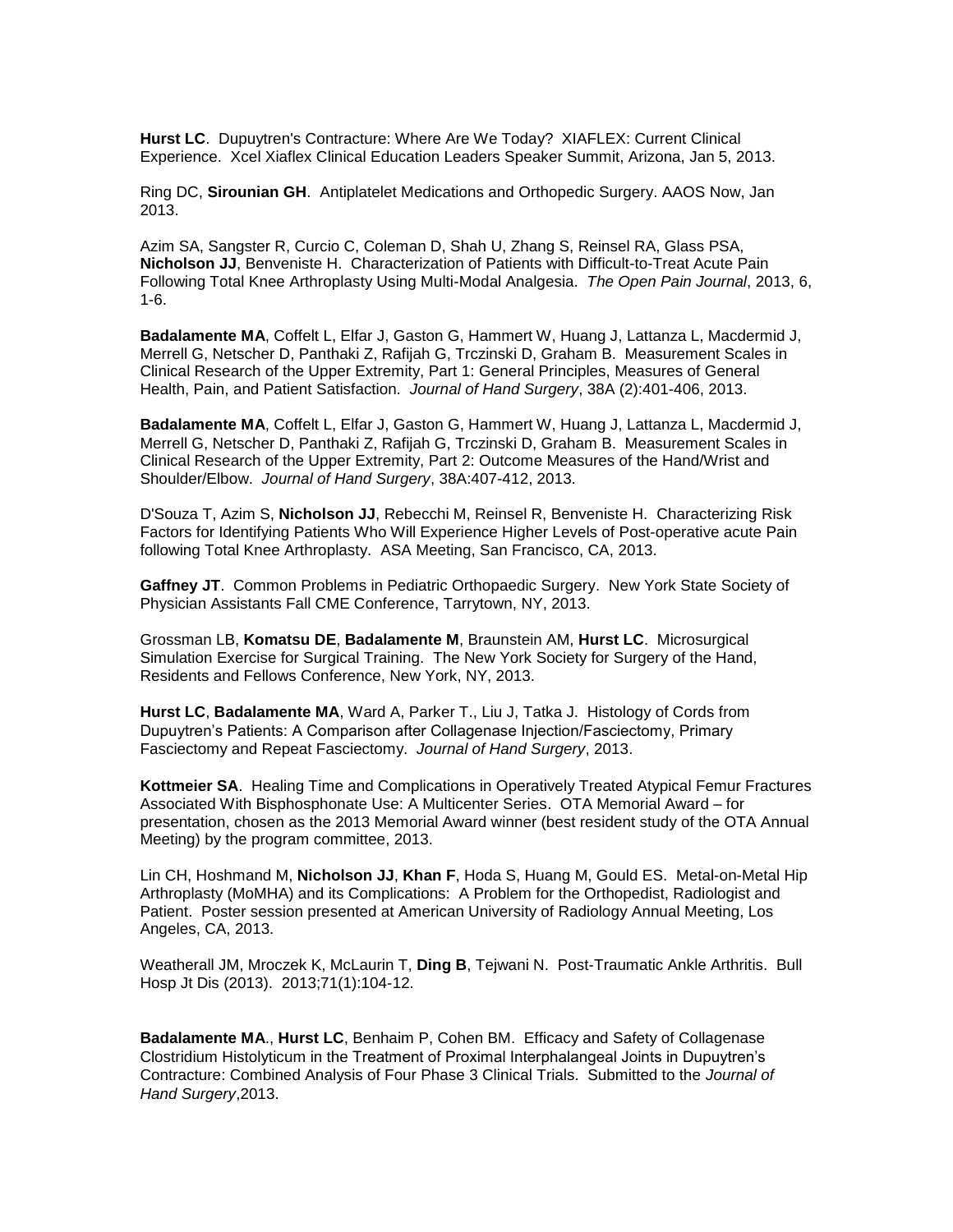Jones JA, Jones CM, **Grossman MG**. Effect of Elbow Flexion on the Proximity of the Posterior Interosseous Nerve to the Two-Incision Technique for Distal Biceps Repair. 2013. *Orthopedics*. (Accepted)

Kaplan FT, **Badalamente MA**, **Hurst LC**, Merrell G, Pahk R. Delayed Manipulation Following Collagenase Clostridium Histolyticum (CCH) Injection for Dupuytren's Disease. Submitted to the *Journal of Hand Surgery*, 2013.

Azim S, **Nicholson JJ**, Reinsel R, Rebecchi M, Benveniste H. Relationship between Leptin Levels in Cerebrospinal Fluid and Functional Pain Disability Scores in Total Knee Arthroplasty Patients Prior To Surgery. Post Graduate Assembly in Anesthesiology (PGA) Meeting, New York, NY, Dec 14-18, 2012.

**Paci JM**, Dugas JR, Guy J, Cain EL, Fleisig GS, Hurst C, Wilk K, Andrews JR. Cannulated Screw Fixation of Refractory Olecranon Stress Fractures With and Without Associated Injuries Allows Return to Baseball. *Am J Sports Med*, (2013)41: 306-312. ePub: Dec 6, 2012.

**Paci JM**. Musculotendinous Injuries & Current Treatment Options. Annual Clinic Day, American College of Surgeons Brooklyn & Long Island Chapter and Nassau Surgical Society, Uniondale, NY, Dec 5, 2012.

Miller S, Harradine BP, **Teplitz G**. Thermal Shrinkage Reduces Scapholunate Interosseous Ligament Instability in Geissler I/II Instability. Poster Exhibit Winner at The Nassau Surgical Society Annual Clinic Day, Dec 5, 2012.

**Nicholson JJ**. Femoral Sided Hip Revision: Preop Evaluation of Bone Loss. Zimmer Revision Joint Replacement Course, NYC, NY, Nov 30 - Dec 1, 2012.

**Nicholson JJ**. Hip Instability: Large Heads vs. Constrained. Zimmer Revision Joint Replacement Course, NYC, NY, Nov 30 - Dec 1, 2012.

**Nicholson JJ**. Update on DVT Prophylaxis. Zimmer Revision Joint Replacement Course, NYC, NY, Nov 30 - Dec 1, 2012.

**Nicholson JJ**. Periprosthetic Fracture and Extensor Mechanism Issues in the Knee. Zimmer Revision Joint Replacement Course, NYC, NY, Nov 30 - Dec 1, 2012.

**Kottmeier SA**.Posterior Approaches to the Proximal Tibia (Posterior in the Prone Position and the Posterolateral Approach in the Lateral Position; Postero-Medial and Postero-Lateral between Hammys and Gastrocs); Concepts: Strategies/Techniques for Dealing with Posterior Medial and/or Postero-Lateral Fracture Fragments)**,** AAOS/OTA Strategies and Tactics in Orthopaedic Extremity Trauma #3822, Orthopaedic Learning Center, Rosemont, IL, Nov 30, 2012.

**Barsi J**. Idiopathic Scoliosis. Southampton Hospital Grand Rounds, Southampton, NY, Nov 8, 2012.

Lovejoy S, Weiss JM, Epps HR, **Gaffney JT**. Preventable Childhood Injuries. *J Pediatr Orthop*. 32(7): 741-7, 2012 Oct/Nov.

**Hurst LC**. Dupuytren's Contracture Management in USA: Personal Experiences of Using Collagenase. Italian Hand Surgeon Congress/SICM Congress, Padova, Italy, Oct 11, 2012.

**Gaffney JT**. Physical Exam and the Injured Child. Presented at Nassau County Association of School Nurses at North Bellmore Community Center, Bellmore, NY, Oct 10, 2012.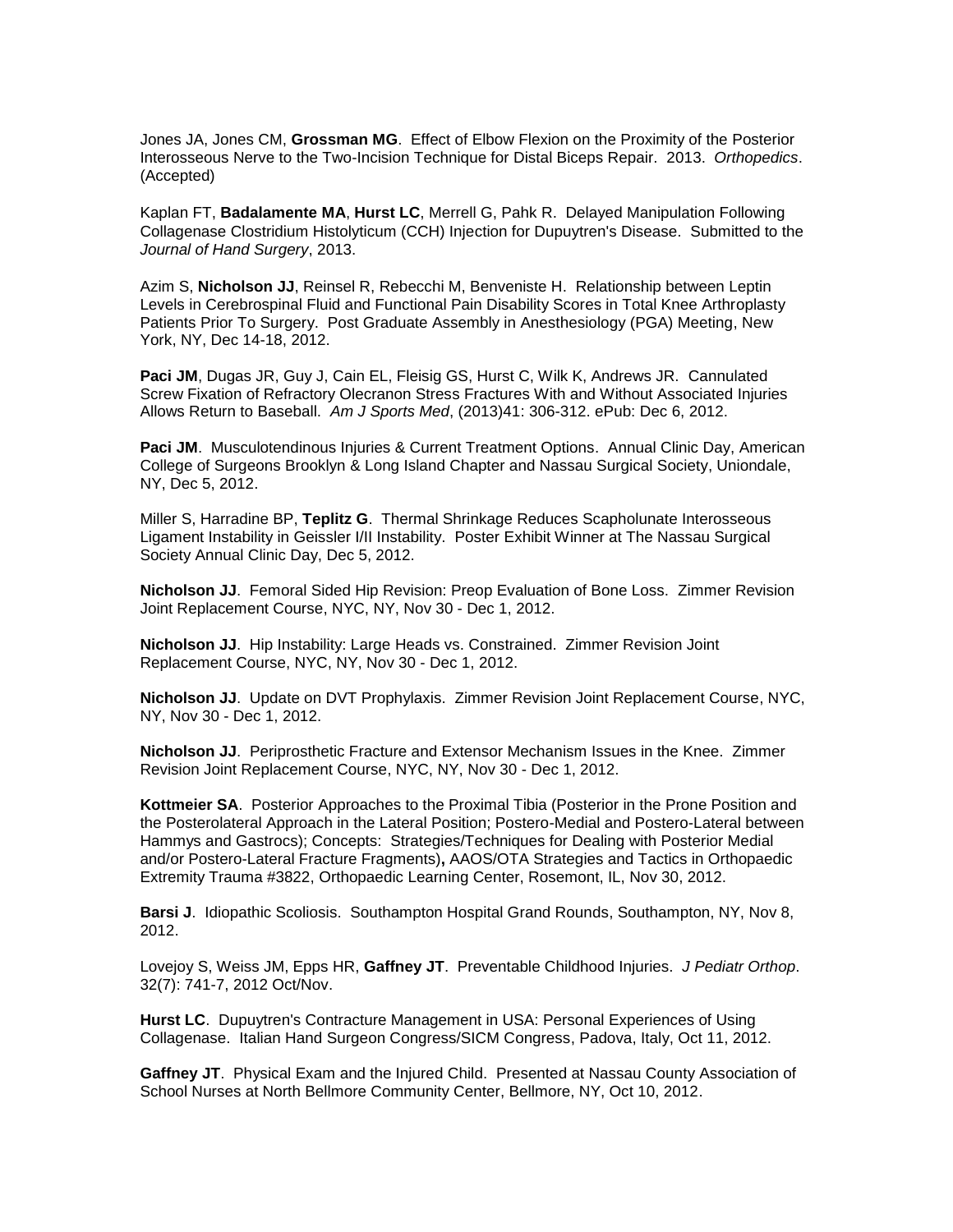**Kottmeier SA**. PMMA Spacer for Masquelet Bone Defect Reconstruction OTA e-publication Tip of the Month, Oct 2012.

**Hurst LC.** Enzymatic Fasciotomy. Auxilium Pharmaceuticals, Inc. Workshop, ASSH 67<sup>th</sup> Annual Meeting, Chicago, IL, Sept 7, 2012.

**Hurst LC**, **Badalamente MA** (presenter). Histology of Cords from Dupuytren's Patients: A Comparison after Collagenase Injection/Fasciectomy, Primary Fasciectomy and Repeat Fasciectomy. ASSH 67<sup>th</sup> Annual Meeting, Chicago, IL, Sept 7, 2012.

**Hurst LC**, **Badalamente MA**, Ward A, Parker T, Liu J, Tatka J. Histology of Cords from Dupuytren Patients: A Comparison after Collagenase Injection/Fasciectomy, Primary Fasciectomy and Repeat Fasciectomy. American Society for Surgery of the Hand Annual Meeting, Chicago, IL, Sept 2012.

**Komatsu DE**, Pentyala S, Hadjiargyrou M. In Vivo Assessment of the Calcitonin Receptor Peptide for the Treatment of Osteoporosis. 34th Annual Meeting of the American Society for Bone and Mineral Research, Minneapolis, MN, Sept 2012.

**Muhlrad S**, **Wang E**, **Badalamente MA**. Nonsurgical Injection Treatment of Trapeziometacarpal Joint Osteoarthritis (e poster). American Society for Surgery of the Hand Annual Meeting, Chicago, IL, Sept 2012.

**Muhlrad S**. Xiaflex for the Treatment of Dupuytren's Contracture. Auxilium Conference for the Hand Therapist, Bay Shore, NY Sept 2012.

**Muhlrad S**, **Badalamente MA**, **Wang E**, **Hurst LC**. Cortisone versus Viscosupplementation for the Treatment of Thumb Carpometacarpal Arthritis. A Randomized, Double Blind, Controlled Study. Poster Presentation, American Society for Surgery of the Hand, Chicago, IL, Sept 2012.

**Gaffney JT**. High School Sports Injuries, Your Orthopaedic Connection. American Academy of Orthopaedic Surgery, Aug 2012.

**Capozzi J**. Ethical Considerations in Sports Medicine: Advertising in Orthopaedic Surgery. Instructional Course Lecture, American Orthopaedic Society for Sports Medicine Annual Meeting, Baltimore, MD, Jul 2012.

Lonner BS, **Lazar-Antman MA**, Sponseller PD, Shah SA, Newton PO, Betz R, Shufflebarger HS. Multivariate Analysis of Factors Associated with Kyphosis Maintenance in Adolescent Idiopathic Scoliosis. *Spine*, 2012 Jul 1;37 (15):1297-302.

**Gaffney JT**. Prevalence of Hip Ultrasound Abnormalities in Neonates with a Hip Click. Presented at 18th Annual Orthopaedic Symposium, State University of New York at Stony Brook, School of Medicine/Health Sciences Center, Stony Brook, NY Jun 20, 2012.

**Paci JM**. First Year in Practice Panel. Arthrex Fellowship Completion Forum, Naples, FL, Jun 8, 2012.

Paci JM. New Constructs in Clavicle Fracture Fixation. Arthrex Fellowship Completion Forum, Naples, FL, Jun 7, 2012.

**Hurst LC**. Dupuytren's Disease: Experience with Collagenase. SFCM Congress Collagenase Symposium, France, Jun 1, 2012.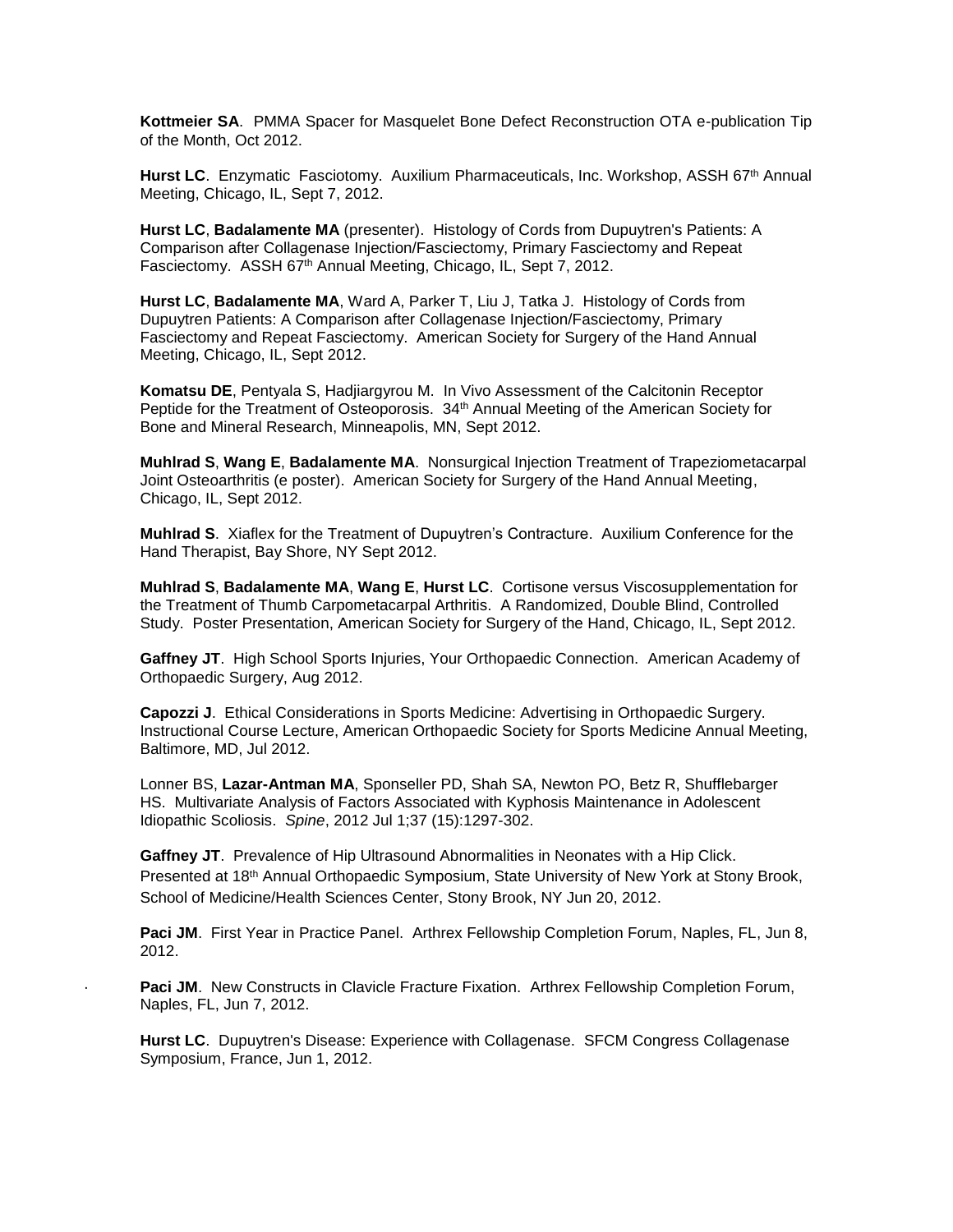**Capozzi J**. All About Health: Bone Health. The Joan Hamburg Radio Show, WOR-AM Radio, Jun 2012.

**Capozzi J**. Arthritis of the Hips & Knees: More Choices than Ever. Board of Regents, Winthrop University Hospital, Mineola, NY, Jun 2012.

**Capozzi J**. Men's Health Day: Bone Health. Winthrop University Hospital, Garden City Hotel, Garden City, NY, Jun 2012.

**Muhlrad S**. Diagnosis and Management of Scaphoid Fractures in the Athlete. 3rd Annual Sports Medicine Symposium, Stony Brook, NY, Jun 2012.

**Barsi J**. Surgical Hip Dislocation. Orthopaedic Grand Rounds, Stony Brook University Medical Center, Stony Brook, NY, May 30, 2012.

Leet AI, **Lazar-Antman MA**, Cullen C, Bacar-Asher J. The Effect of Obesity on Pediatric Fractures. Paper presentation, Pediatric Orthopaedic Society of North America 2012 Annual Meeting, Denver, CO, May 19, 2012.

**Barsi J**. Femoracetabular Impingement: The Open Approach. 2nd Annual Stony Brook Sports Symposium, Stony Brook University Medical Center, Stony Brook, NY, May 11, 2012.

Paci JM. Current Concepts in Shoulder Instability with Associated Glenohumeral Bone Loss. Stony Brook Orthopaedics Sports Medicine Symposium 2012, Stony Brook, NY, May 11, 2012.

**Paci JM**. Shoulder Interesting Case: 17 Year Old High School Linebacker with Chronic Instability. Stony Brook Orthopaedics Sports Medicine Symposium 2012, Stony Brook, NY, May 11, 2012.

**Grossman MG**. Because You Asked: A Review of Common Pediatric Sports Injury Questions, Winthrop Welcome Center, Garden City, NY, May 1, 2012.

**Wasserman BR**. Because You Asked: A Review of Common Pediatric Sports Injury Questions. Winthrop Welcome Center, Garden City, NY, May 1, 2012.

**Lazar-Antman MA**, Leet AI. Current Concepts Review: Effects of Obesity on Pediatric Fracture Care and Management. *J Bone Joint Surg Am*, 2012 May 2;94(9): 855-61.

Azim S, **Nicholson JJ**, Reinsel R, Rebecchi M, Benveniste H. Subclinical Systemic Inflammation in Obese Patients Prior to TKA. Association of University Anesthesiologists 59<sup>th</sup> Annual Meeting, Cleveland OH, May 2012.

**Gaffney JT**. Triage to Treatment: Conditions in the School Aged Child. Winthrop University Hospital, Mineola, NY, Apr 21, 2012.

**Gaffney JT**. Fractures in the School Aged Child with Immobilization Techniques. Presented at Spatz Conference Center, Winthrop University Hospital, Mineola, NY, Apr 21, 2012.

**Gaffney JT**. Foot and Ankle Pain. Presented at Spatz Conference Center, Winthrop University Hospital, Mineola, NY, Apr 21, 2012.

**Gaffney JT**. Demonstration: How to Conduct a Physical Exam on an Injured Child. Presented at Spatz Conference Center, Winthrop University Hospital, Mineola, NY, Apr 21, 2012.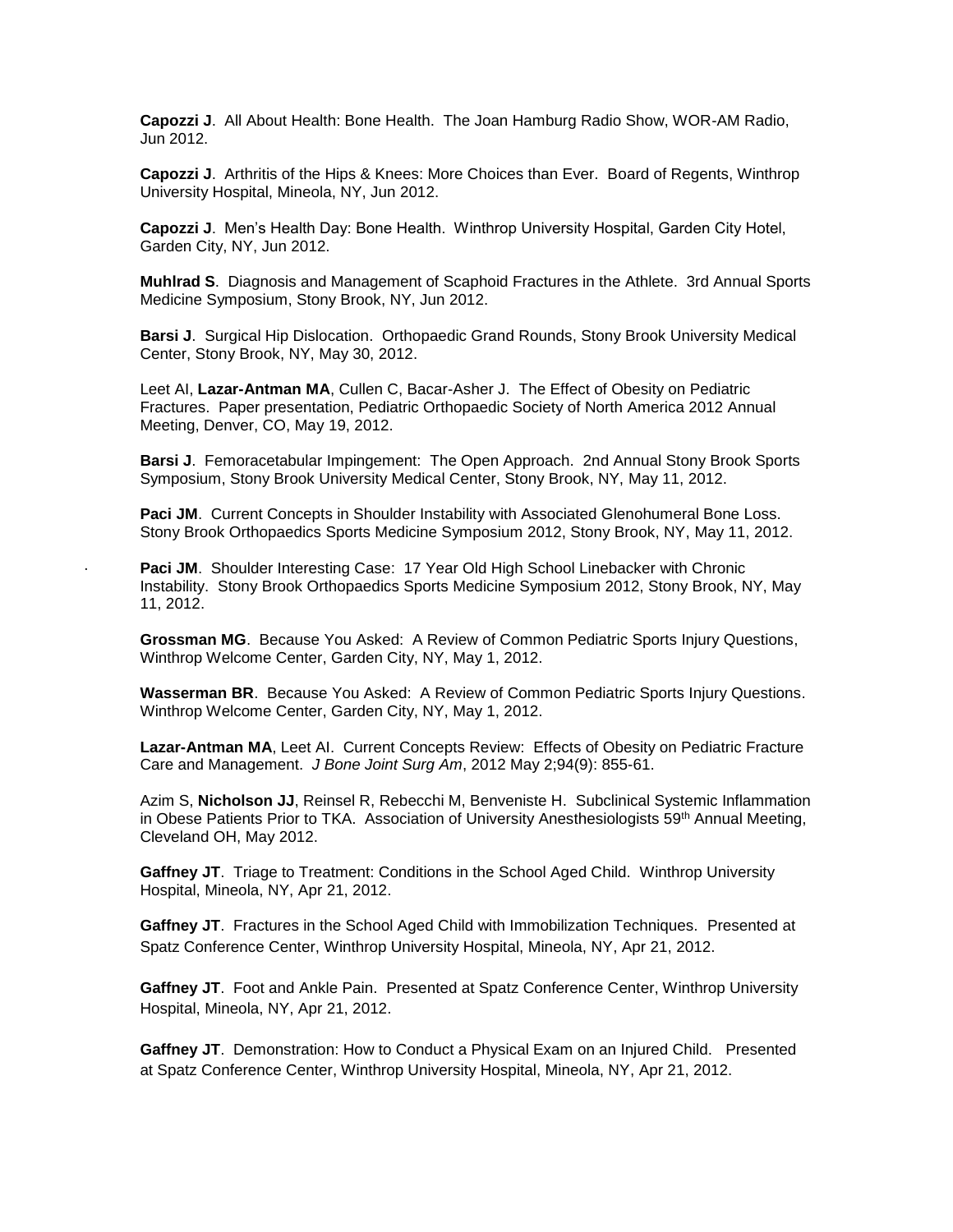**Grossman MG**.Triage to Treatment: Conditions in the School Aged Child. Winthrop University Hospital, Mineola, NY, Apr 21, 2012.

**Hurst LC**. Experience with Collagenase Fasciotomy for Dupuytren's Contracture. Nagoya University Guest Lecture on Xiaflex, Nagoya, Japan, Apr 21, 2012.

**Lazar-Antman MA**. Triage to Treatment: Conditions in the School Aged Child. Winthrop University Hospital, Mineola, NY, Apr 21, 2012.

**Wasserman BR**. Triage to Treatment: Conditions in the School Aged Child. Winthrop University Hospital, Mineola, NY, Apr 21, 2012.

Hurst LC. Collagenase Fasciotomy Techniques in Dupuytren's Disease. 55<sup>th</sup> Meeting of the Japanese Society for Surgery of the Hand, Yokohama, Japan, Apr 20, 2012.

**Hurst LC**. In My Hands: Experience with Collagenase Fasciotomy for Dupuytren's Contracture. 55th Meeting of the Japanese Society for Surgery of the Hand, Yokohama, Japan, Apr 19, 2012.

**Gaffney JT**. Lower Limb Deformities. Presented at Department of Pediatrics, Winthrop University Hospital, Mineola, NY, Apr 12, 2012.

**Badalamente MA**. Clinical Translation. Clinical Research (K30) Training Program. Stony Brook University Medical Center, Stony Brook, NY, Apr 2012.

**Kottmeier SA**. Method for Optimizing Imaging During Repair of Proximal Humeral Fractures, Use a Retrograde Guidewire to Direct an Antegrade Femoral IM. OTA Tip of the Month, Apr 2012.

**Kottmeier SA**.The Posterior Plateau, What Do I Do? Moderator. 6 th Annual Orthopaedic Trauma Fellows Course, Boston Medical Center, Boston, MA, Mar 17, 2012.

**Kottmeier SA.** Lower Extremity Dissections - Posterior Plateau Approaches. 6<sup>th</sup> Annual Orthopaedic Trauma Fellows Course, Boston Medical Center, Boston, MA, Mar 17, 2012.

**Kottmeier SA.** Anatomic Dissection – Ilioinguinal/Stoppa Intrapelvic approach. 6<sup>th</sup> Annual Orthopaedic Trauma Fellows Course, Boston Medical Center, Boston, MA, Mar 16, 2012.

**Gaffney JT**. The Limping Child. Presented at Because You Asked: A Review of Common Pediatric Orthopaedic Questions. Winthrop Wellness Pavilion, Garden City, NY, Mar 6, 2012.

**Gaffney JT**. In Toeing/ Out Toeing and Deformities of the Lower Extremity. Presented at Because You Asked: A Review of Common Pediatric Orthopaedic Questions, Winthrop Wellness Pavilion, Garden City, NY, Mar 6, 2012.

**Gaffney JT**. The Limping Child. Presented at Because You Asked: A Review of Common Pediatric Orthopaedic Questions, Winthrop Wellness Pavillion, Garden City, NY, Mar 6, 2012.

**Lazar-Antman MA**. Because You Asked: A Review of Common Pediatric Orthopaedic Questions. Winthrop Welcome Center, Garden City, NY, Mar 6, 2012.

**Badalamente MA**. (Invited) Collagenase. New Frontiers in Dupuytren's Disease. Leuven University, Leuven, Belgium, Mar 2012.

Stanat S, **Capozzi J**. Squeaking in Third- and Fourth- Generation Ceramic-on-Ceramic Total Hip Arthroplasty: Meta-Analysis and Systematic Review. *J Arthroplasty*, 27 (3): 445-453; Mar 2012.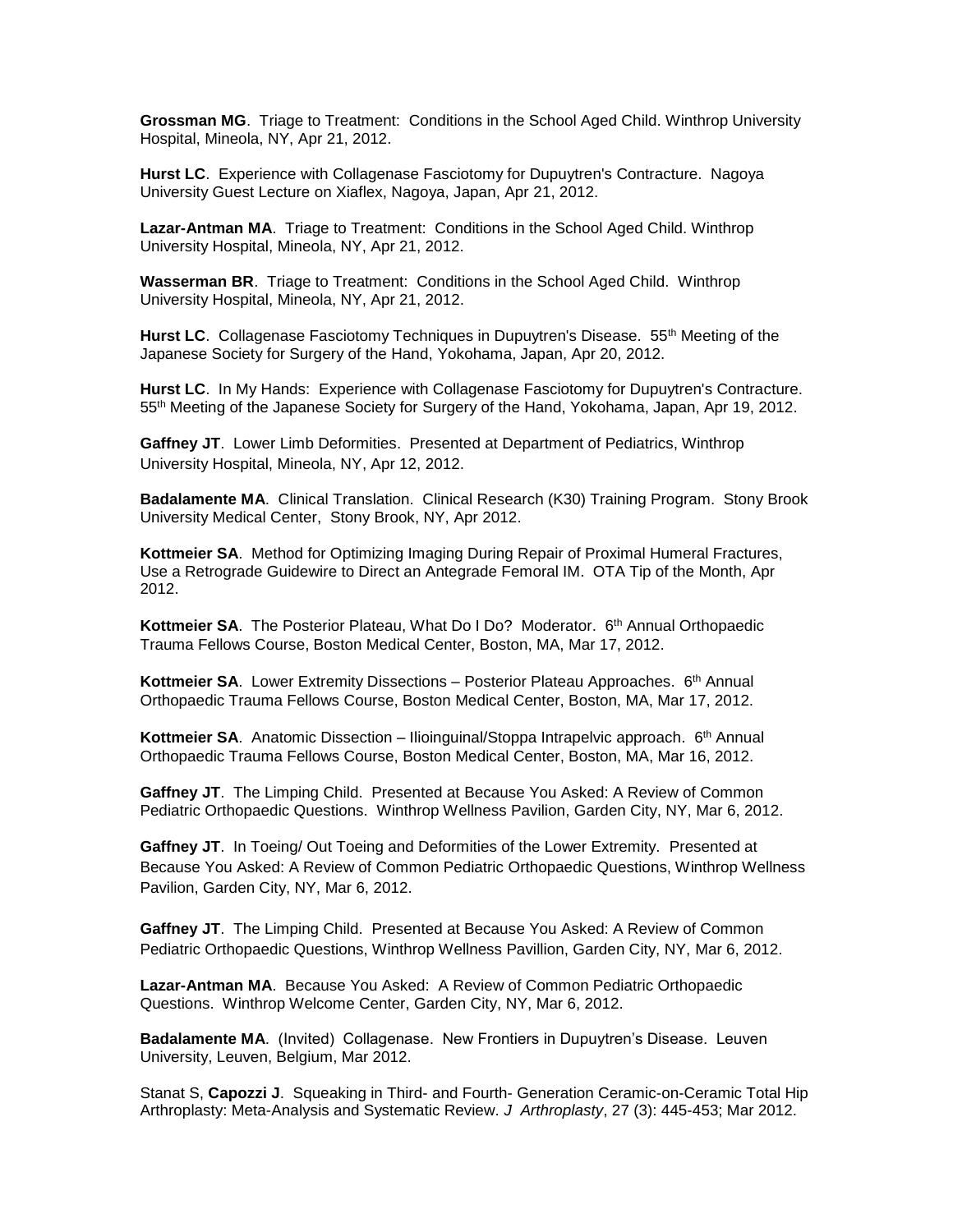**Kottmeier SA**.Locked and Minimally Invasive Plating: Technique, Advantages, Unique Properties, and Potential Pitfalls. AAOS 2012 Annual Meeting, San Francisco, CA, Feb 10, 2012.

**Kottmeier SA**.Strategy – Soft tissue, Surgical Access and Site Specific Concerns. AAOS 2012 Annual Meeting, San Francisco, CA, Feb 10, 2012.

Hurst LC. Contemporary Management of Dupuytren's Contracture. AAOS 77<sup>th</sup> Annual Meeting, San Francisco, CA, Feb 8, 2012.

Lee RJ, **Lazar-Antman MA**, Cullen C, Bacar-Asher J, Leet AI. The Effect of Obesity on Pediatric Fractures. American Academy of Orthopaedic Surgeons, San Francisco, CA, Feb 8, 2012.

Sharma A, **Komatsu D**, Pentyala S, Hadjiargyrou M. Osteogenic Potential of an Algorithmically Designed Peptide. 58<sup>th</sup> Annual Meeting of the Orthopaedic Research Society, San Francisco, CA, Feb 2012.

Paci JM, Shore B, Jost P. Surgical Anatomy of the Shoulder. Injuries in Baseball Course, Hoover, AL, Jan 27, 2012.

**Kottmeier SA**.Intertrochanteric & Subtrochanteric Fractures: Treatment Techniques, How To Get It Reduced, Then Make Them Stay There. Orthopaedic Trauma Association, 2012 Advanced Trauma Techniques Course for Residents, Orlando, FL, Jan 13, 2012.

**Wasserman BR**. Anterior Shoulder Instability. Department of Orthopaedic Surgery Grand Rounds, Winthrop University Hospital, Mineola, NY, Jan 13, 2012.

Ross J, **Capozzi J**, Matava M. Ethics in Practice: Discussing Treatment Options with a Minor: The Conflicts Related to Autonomy, Beneficence, and Paternalism. *J Bone Joint Surg Am*, 94 (1); e3 1-4, Jan 2012.

**Badalamente MA.** Injectable Collagenase (Clostridium Histolyticum) for Dupuytren's Disease. In: Dupuytren's Disease and Related Hyperproliferative Disorders, C. Eaton, M.H. Seeggenschmiedt, A. Bayat, G. Gabbiani, P. Werker, W. Wach (eds.), Springer Verlag, Berlin, Heidelberg, Chapter 43, pages 343-347, 2012.

**Badalamente MA**, Davis T, Dolmans GHCG, Eckersley R , Hovius S, Leclercq C, MacKenney E, McGrouther DA, Moermans JP, Moolenburgh JD, Nanchahal J, Peimer C, Reichert B, Seegenschmiedt H, Szabo Z, Wilbrand S. Current Strategies for Treatment of Dupuytren's Disease: Report from the 2011 Dupuytren's Summit, London, Dec., 2011. Submitted, *Journal of Hand Surgery* (European Volume), 2012.

**Barsi J**. Surgical Hip Dislocation. St. Luke's Roosevelt Orthopaedic Grand Rounds, New York, NY, 2012.

**Komatsu DE**, Thanos PK, Mary MN, Janda HA, John CM, Robinson L, Ananth M, Swanson J, Volkow ND, Hadjiargyrou M. Chronic Exposure to Methylphenidate Impairs Appendicular Bone Quality in Young Rats. *Bone* 2012 50:1214-22.

Muratori L, Streb R, **Penna J**, Werner M, Jariwala K, Lamberg EM. Functional Improvement Through Use of Body Weight Support Treadmill Training in People with Lower Limb Amputation: A Pilot Study. Poster session at the 2012 Combined Sections Meeting of the American Physical Therapy Association, Chicago, IL, 2012.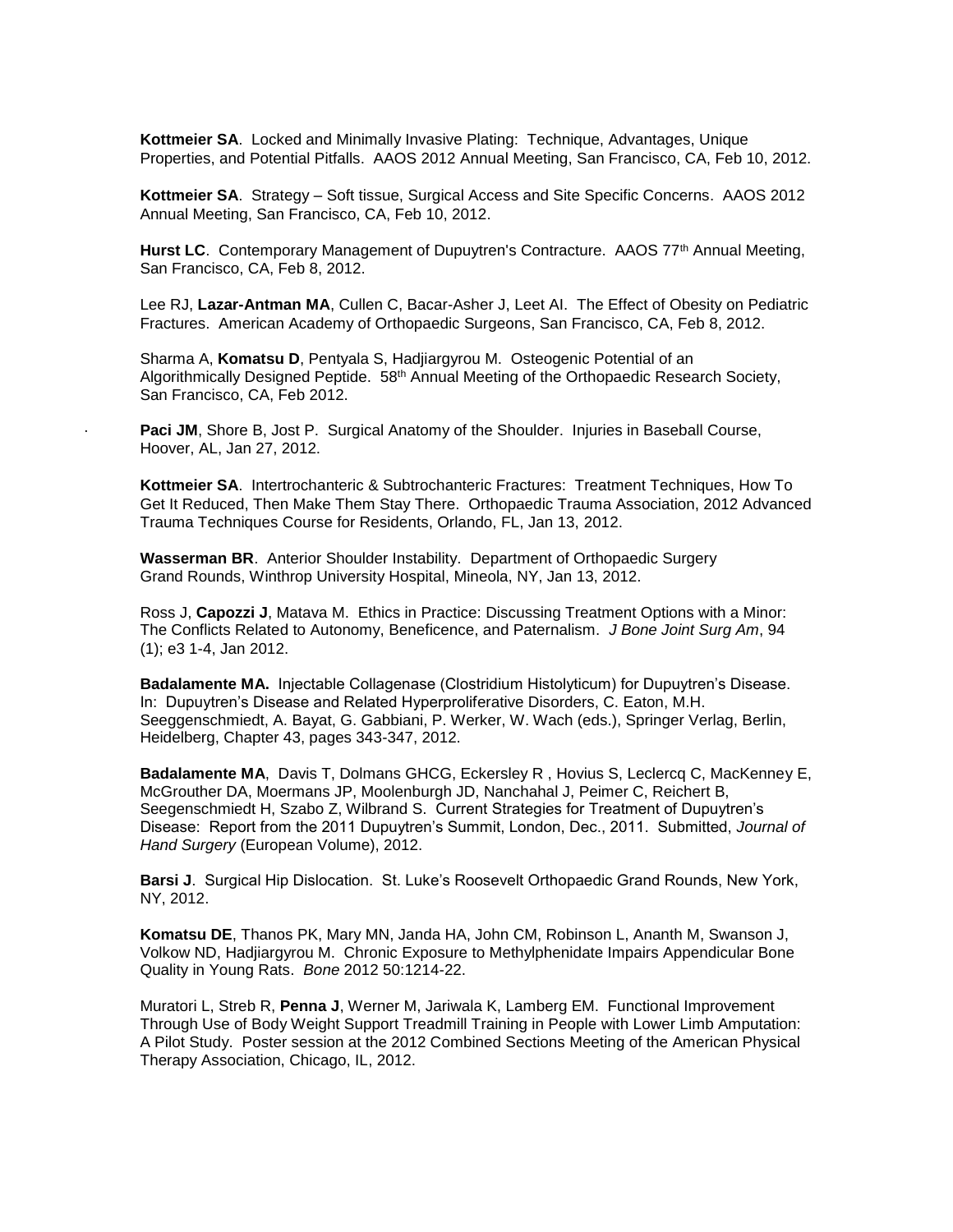**Paci JM**. Introduction to Orthopaedic Sports Medicine. Stony Brook University Medical School Orthopeadic Surgery Interest Group, Stony Brook, NY, Dec 21, 2011.

**Ding BC**. Foot & Ankle: Sports Medicine. Annual Clinic Day, The Nassau Surgical Society and Brooklyn & Long Island Chapter of the American College of Surgeons, Long Island Marriott, Uniondale, NY, Dec 7, 2011.

**Gaffney JT**. Prevalence of Hip Ultrasound Abnormalities in Neonates with a Hip Click. Poster Presentation at 2011 Nassau Surgical Society Annual Conference, Uniondale, NY, Dec 7, 2011.

**Gould JL**. Periprosthetic Femur Fractures.Annual Clinic Day, The Nassau Surgical Society and Brooklyn & Long Island Chapter of the American College of Surgeons, Long Island Marriott, Uniondale, NY, Dec 7, 2011.

**Teplitz G**. Co-Section Moderator. Annual Clinic Day, The Nassau Surgical Society and Brooklyn & Long Island Chapter of the American College of Surgeons, Long Island Marriott, Uniondale, NY, Dec 7, 2011.

Hurst LC. In Our Hands: Experiences of Collagenase from the United States. 17<sup>th</sup> Annual Combined Meeting Hellenic Society for Reconstructive Microsurgery, Hellenic Society for Hand and Upper Extremity Surgery, Thessaloniki, Greece, Dec 3, 2011.

**Kottmeier SA**.Posterior Approaches to the Proximal Tibia (Posterior in the Prone Position and the Posterolateral Approach in the Lateral Position; Postero-Medial and Postero-Lateral between Hammys and Gastrocs); Concepts: Strategies/Techniques for Dealing with Posterior Medial and/or Postero-Lateral Fracture Fragments)"**,** AAOS/OTA Strategies and Tactics in Orthopaedic Extremity Trauma #3822, Orthopaedic Learning Center, Rosemont, IL, Dec 2, 2011.

**Badalamente MA**. (Invited) Xiapex (Collagenase) Development and Use. Societe Francaise de Chirurgie de la Main, XLVIII Congress, Paris, Dec 2011.

**Gould JL**. Pelvic Trauma: Evaluation, Stabilization Techniques & New Therapies. Winthrop University Hospital Trauma Services Present Current Concepts in Trauma Care Symposia, Garden City, NY, Nov 18, 2011.

**Ding BC**. Proximal 5th Metatarsal Fractures-Keeping up with the Joneses. Department of Orthopaedic Surgery Grand Rounds, Winthrop University Hospital, Mineola, NY, Nov 11, 2011.

**Badalamente MA**. (Invited) Collagenase (Xiapex) Clinical Development and Use in the United Kingdom. The Dupuytren's Summit. British Society for Surgery of the Hand, London, Nov 2011.

**Capozzi JD**. Osteoarthritis. St. Aidan's Rosary Society Presentation, Williston Park, NY, Nov 2011.

**Capozzi JD**. Joint Replacement: More Options than Ever. Mineola Community Center, Mineola, NY, Nov 2011.

Barzideh O. Treatment of Fragility Fractures. 3<sup>rd</sup> Annual Orthopaedics in Primary Care, Winthrop University Hospital, Mineola, NY, Oct 29, 2011.

**Ding BC**. A Step in the Right Direction: Differentials 7 Treatments for Conditions of the Foot & Ankle. 3<sup>rd</sup> Annual Orthopaedics in Primary Care, Winthrop University Hospital, Mineola, NY, Oct 29, 2011.

Gould JL. Treatment of Fragility Fractures. 3<sup>rd</sup> Annual Orthopaedics in Primary Care, Winthrop University Hospital, Mineola, NY, Oct 29, 2011.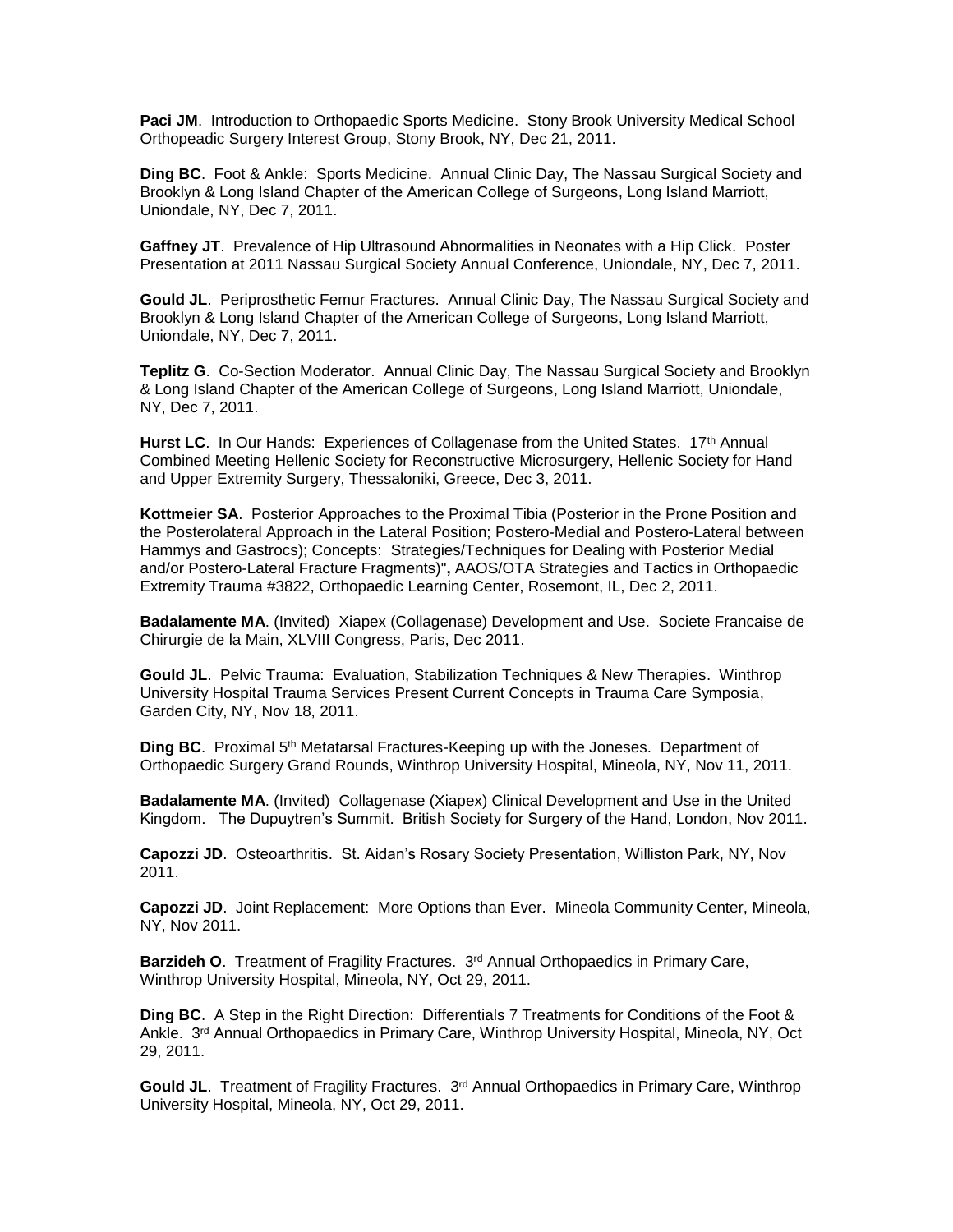**Grossman MG**. Shoulder to Shoulder: Differential Diagnosis & Treatment of Shoulder Conditions. 3<sup>rd</sup> Annual Orthopaedics in Primary Care, Winthrop University Hospital, Mineola, NY, Oct 29, 2011.

Teplitz G. Handle with Care: Injection Techniques for Hand Conditions. 3<sup>rd</sup> Annual Orthopaedics in Primary Care, Mineola, NY, Oct 29, 2011.

**Wasserman BR**. Knee Deep or Weak at the Knees? Assessment & Diagnosis of Common Knee Problems. 3<sup>rd</sup> Annual Orthopaedics in Primary Care, Winthrop University Hospital, Mineola, NY, Oct 29, 2011.

Lee RJ, **Lazar-Antman MA**, Cullen C, Bacar-Asher J, Leet AI. The Effect of Obesity On Pediatric Fractures. American Academy of Pediatrics (AAP) National Conference and Exhibition, Boston, MA, Oct 14-18, 2011.

**Gould JL**. Thinking about Periprosthetic Fractures in the Femur. Department of Orthopaedic Surgery Grand Rounds, Winthrop University Hospital, Mineola, NY, Oct 7, 2011.

**Capozzi JD**. What's New in Hip Disease & Surgery? Neurosurgery Symposium, Winthrop University Hospital, Mineola, NY, Oct 2011.

**Capozzi JD**. Advancements in Treatment of Osteoarthritis in the Active Baby Boomer. Orthopaedics in Primary Care Medicine Symposium, Winthrop University Hospital, Mineola, NY, Oct 2011.

Crepeau AE, McKinney BI, Fox-Ryvicker M, Castelli J, **Penna J**, **Wang ED**. Prospective Evaluation of Patient Comprehension of Informed Consent. *J Bone Joint Surg Am*. 2011 Oct 5;93(19):e114(1-7). PMID: 22005875.

**Hurst LC**. Understanding and Administering Xiapex in Dupuytren's Contracture. BSSH Autumn 2011 Scientific Meeting, Oct 2011.

**Badalamente MA**, **Hurst LC**. Longer Term (3 year) Follow-up of Patients Treated with Collagenase for Dupuytren's Contracture. American Society for Surgery of the Hand, Las Vegas, NV, Sept 2011.

**Badalamente MA**. (Invited) Collagenase (Xiapex) Clinical Development and Use in Spain. Spanish Society for Surgery of the Hand, Seville, Spain, Sept 2011.

**Capozzi JD**. Presumed Consent for Organ Retrieval. Bioethics Presentation, Winthrop University Hospital, Mineola, NY, Sept 2011.

**Capozzi JD**. Ask the Doctor. Winthrop University Hospital You-Tube Series, Winthrop University Hospital, Mineola, NY, Sept 2011.

**Capozzi JD**. Update on Total Joint Replacement. Family Medicine Grand Rounds, Winthrop University Hospital, Mineola, NY, Sept 2011.

**Capozzi JD**. Knee Replacement in the Athlete. TRIARQ Presentation, Manhattan, NY, Sept 2011.

**Komatsu DE**, Hinkle JJ, Narine M, Li FQ, Takemaru K, Hadjiargyrou M. Skeletal Phenotyping of Chibby Knockout Mice. 33<sup>rd</sup> Annual Meeting of the American Society for Bone and Mineral Research, San Diego, CA, Sept 2011.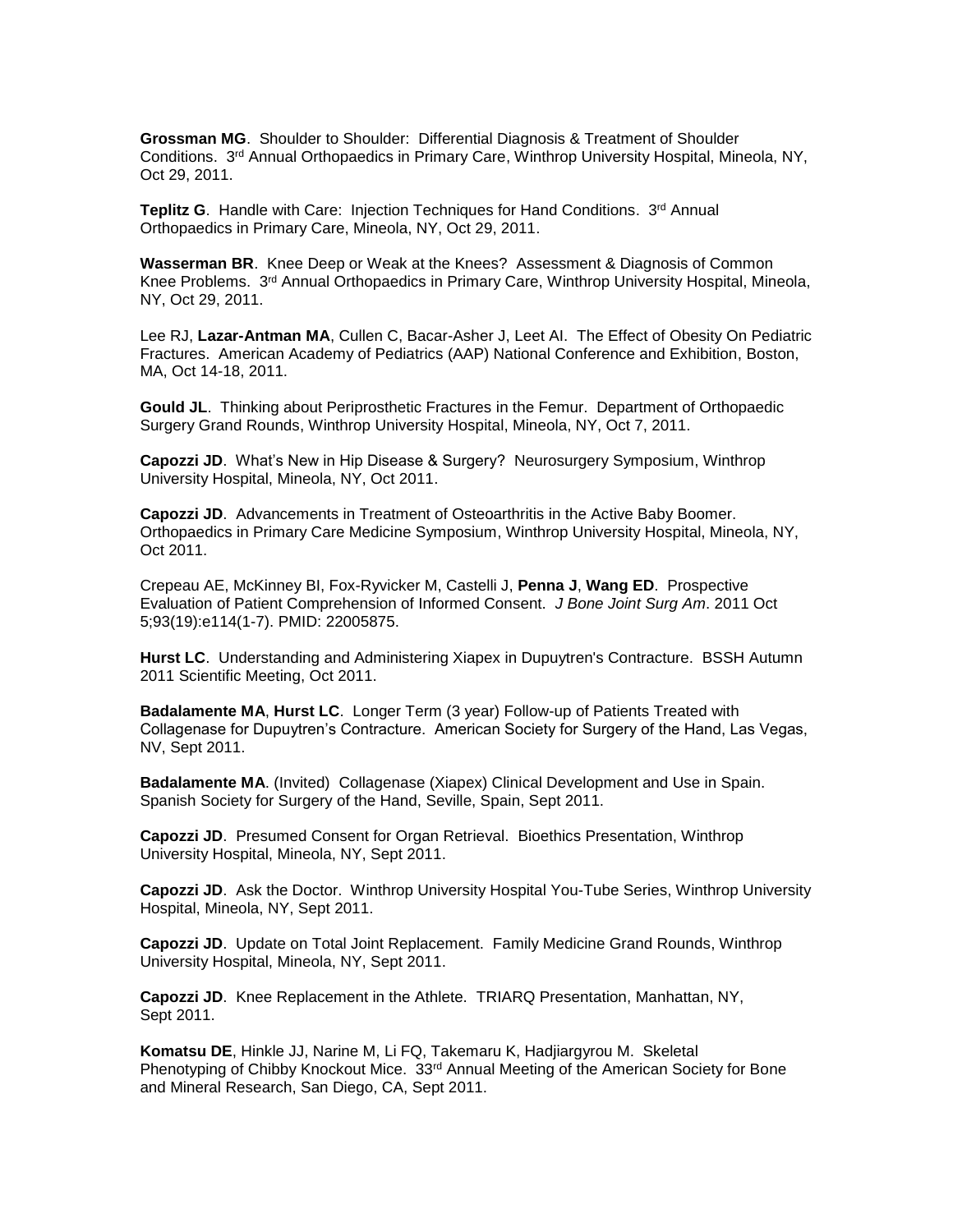**Komatsu DE**, Pentyala S, Miller J, Mishra S, Urbanczyk K, Kondabolu S, Hinkle JJ, Hadjiargyrou M. Calcitonin Receptor Peptide: A Novel Peptide That Enhances Osteoblast Differentiation and Matrix Mineralization. 33<sup>nd</sup> Annual Meeting of the American Society for Bone and Mineral Research, San Diego, CA, Sept 2011.

**Capozzi JD,** Bronson W, Rhodes R. Ethics in Practice: Moral Complexity. *J. Bone and Joint Surgery Am*, 93 (15); Aug 2011.

Early JS, **Ding BC,** Brodsky JW. Soft Tissue Complications after Sinus Tarsi Approach for Open Reduction and Internal Fixation of Calcaneal Fractures. Poster presentation, AOFAS Annual Summer meeting, Aug 2011.

**Ding BC**, Early JS. Revision of Failed 1st MTP Arthroplasty with Allograft Interposition Arthrodesis. Poster presentation, AOFAS Annual Summer meeting, Aug 2011.

**Lazar MA**, Van Gelderen JT, Chu A. Treatment of SCFE in a Healthy 5-Year-Old Child: Case Report and Review. *J Pediatric Orthop-B*, 2011 Jul;20 (4):232-7.

**Paci JM**. Long Term Follow-Up after Open Reduction and Internal Fixation of Olecranon Stress Fracture. The American Orthopaedic Society for Sports Medicine Annual Meeting, San Diego, CA, Jul 10, 2011.

**Divaris N,** Ilizarov S. Limb Salvage Procedures for Tibial Fractures with Compromised Soft Tissue Envelope using Ilizarov /Taylor Spatial Frame at Level One Trauma Center. Limb Lengthening and Reconstruction Society: ASAMI - North America, Chicago, IL, Jul 2011.

**Wasserman BR** (presenter), Jordan SS, Working ZM, Williams B, Fu FH, Irrgang JJ, Harner CD. Evaluation of Adverse Effects Associated with Femoral Nerve Block Analgesia after Anterior Cruciate Ligament Reconstruction. Podium Presentation, American Orthopaedic Society for Sports Medicine, San Diego, CA, Jul 2011.

**Wasserman BR** (presenter), Pettrone S, Zuckerman JD, Jazrawi LM, Rokito AS. Accuracy of Acromioclavicular (AC) Joint Injections. Podium Presentation, American Orthopaedic Society for Sports Medicine, San Diego, CA, Jul 2011.

**Gaffney JT**. The Limping Child. Presented at Department of Pediatrics, Winthrop University Hospital, Mineola, NY, Jun 23, 2011.

**Paci JM**. The Effect of Increasing the Number of Suture Anchors Placed in the Glenoid on Bone Volume and Risk of Anchor Failure. SUNY Upstate Orthopaedic Alumni Day, Jun 17, 2011.

**Paci JM**. First Year in Practice Panel. Arthrex Fellowship Completion Forum, Naples, FL, Jun 10, 2011.

**Nicholson JJ**. Management of Bone Loss and Fixation for ASR Revision. Revision Hip Arthroplasty Meeting, NYC, NY, Jun 6, 2011.

**Paci JM**. Long Term Follow-Up after Open Reduction and Internal Fixation of Olecranon Stress Fracture. ASMFS/HCS Meeting, Callaway Gardens, GA, Jun 2, 2011.

**Muhlrad S**. Xiaflex for the Treatment of Dupuytren's Contracture. Auxilium Conference for Primary Care Physicians, Nesconset, NY, Jun 2011.

**Penna J**. Approach to the Patient with Shoulder Pain. Presentation at Family Practice Update CME, Stony Brook University Medical Center, Stony Brook, NY, Jun 2011.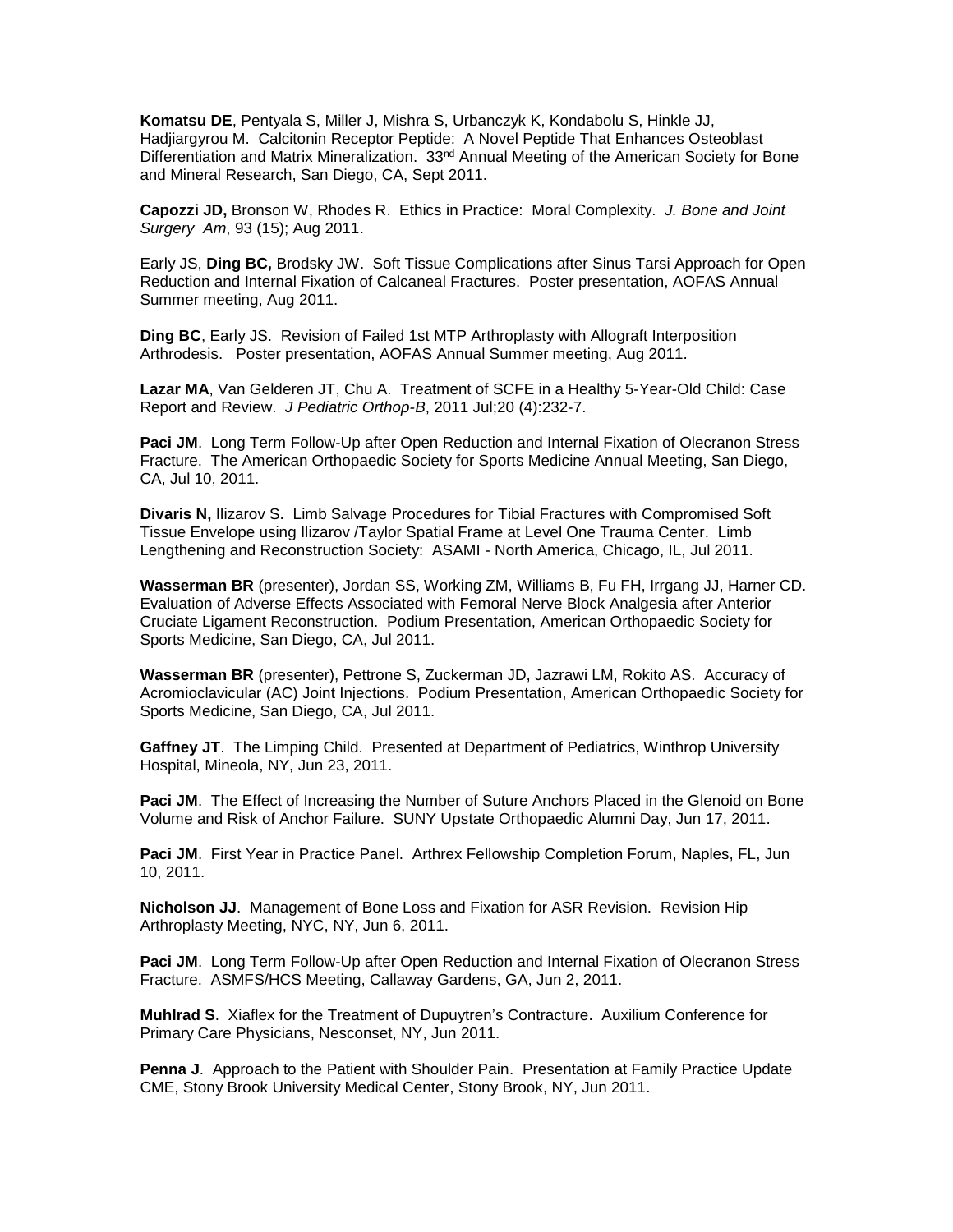**Penna J**. Resident Education and Surgical Modeling. Presentation at Stony Brook University Medical Center, Stony Brook, NY, Jun 2011.

Streb R, Muratori L, **Penna J**, Lamberg EM. Effect of Treadmill Training on Low Back Pain and Trunk Muscle Function in People with Lower Limb Amputation: A Preliminary Report. Poster session presented at the 2011 Annual Conference and Exposition of the American Physical Therapy Association, National Harbor, MD, 2011 Jun.

Ward A, **Hurst LC**, **Badalamente MA**, Parker T, Liu J. Surgical Anatomy and Pathology after Prior Enzymatic Collagenase Fasciotomy for Dupuytren's Disease. Department of Orthopaedics Annual Research Journal, Volume 6, 25-29, Jun 2011.

**Paci JM**. Overuse Elbow Injuries. Stony Brook Orthopaedics Sports Medicine Symposium 2011, Stony Brook, NY, May 20, 2011.

**Paci JM.** Therapeutics for Overuse Pathology: Tendonopathies. Stony Brook Orthopaedics Sports Medicine Symposium 2011, Stony Brook, NY, May 20, 2011.

**Badalamente MA**, **Wang E**. Enzymatic Capsulotomy for Adhesive Capsulitis. First Annual Stony Brook University- Brookhaven National Laboratory Research Networking Day. Poster Presentation. May 13- 15, 2011.

**Capozzi JD**. Management Issues in Joint Prosthesis. Resident Lecture, Winthrop University Hospital, Mineola, NY, May 2011.

**Lazar-Antman MA**, Lonner BS, Sponseller PD. Multivariate Analysis of Factors Associated with Kyphosis Maintenance in Adolescent Idiopathic Scoliosis Surgery. Maryland Orthopaedic Association, Baltimore, MD, May 2011.

**Penna J**. STOP Campaign. Sports Injury Prevention Symposium, Program Co-Director, Stony Brook University Medical Center, Stony Brook, NY, May 2011.

**Penna J**. Shoulder Injury Prevention, Presentation at STOP Campaign, Sports Injury Prevention Symposium, Stony Brook, NY May 2011.

**Penna J**. Lower Extremity Overuse Injury Prevention, Presentation at STOP Campaign, Sports Injury Prevention Symposium, Stony Brook, NY May 2011.

**Gaffney JT**. Scoliosis. Presented at Department of Pediatrics, Winthrop University Hospital, Mineola, NY, Apr 28, 2011.

**Gaffney JT**. Prevalence of Hip Ultrasound Abnormalities in Neonates with a Hip Click. Poster Presentation at 2011 Fourth Annual Research Day, Winthrop University Hospital, Mineola, NY, Apr 27, 2011.

**Kottmeier SA.** Posterior Tibial Plateau Fixation: How I Do It (moderator). 5<sup>th</sup> Annual Orthopaedic Trauma Fellows Course, Boston Medical Center, Boston, MA, Apr 14-17, 2011.

Kottmeier SA. Stoppa Approach to Acetabular Fracture Fixation. 5<sup>th</sup> Annual Orthopaedic Trauma Fellows Course, Boston Medical Center, Boston, MA, Apr 15, 2011.

Mihalko WM, Creek AT, Mary MN, Williams JL, **Komatsu DE**. Mechanoreceptors Found in a Posterior Cruciate Ligament from a Well-Functioning Total Knee Arthroplasty Retrieval. *J Arthroplasty* 2011 Apr;26(3):504.e9-504.e12.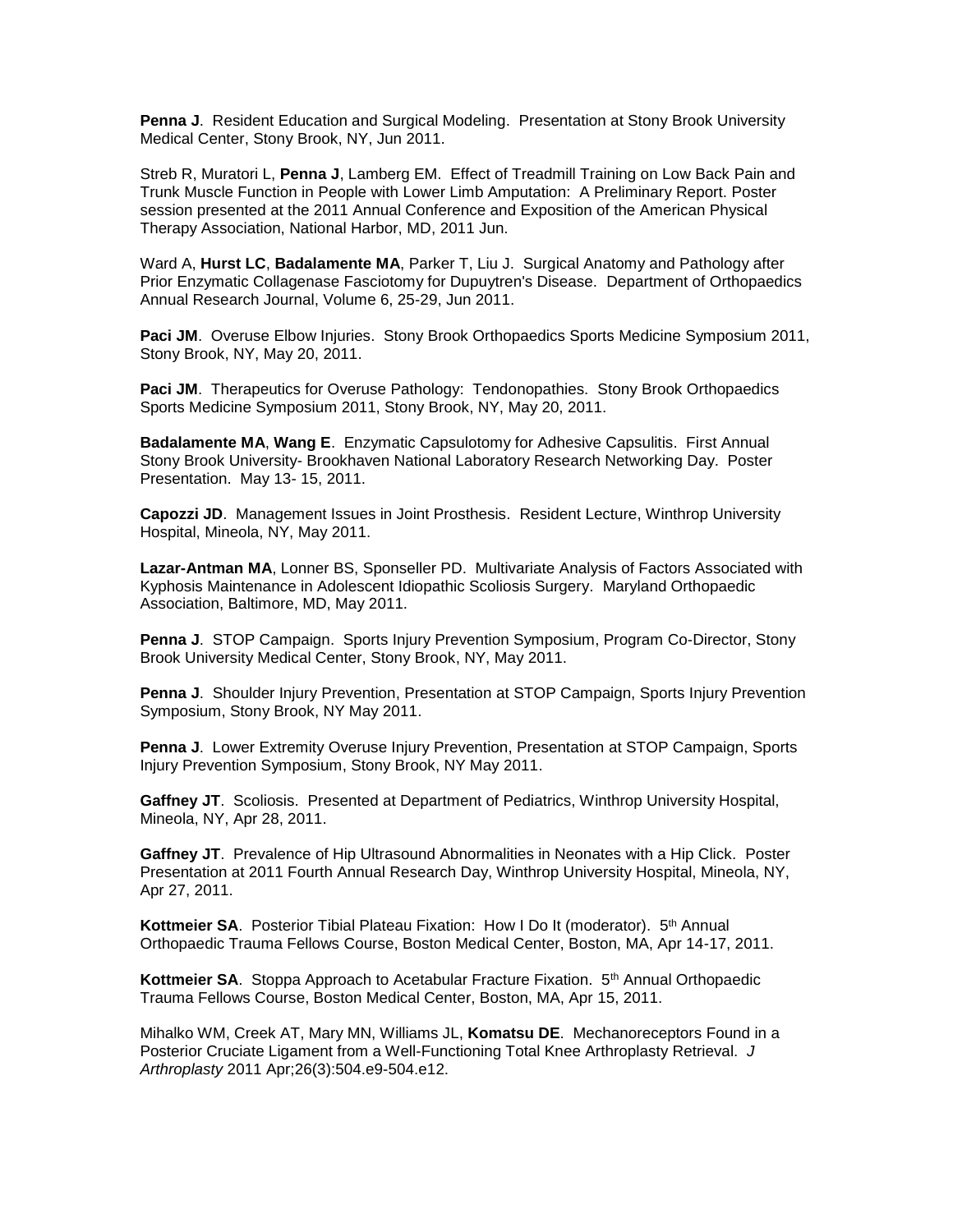Muratori LM, Lamberg EM, **Penna J**, Werner M. Effectiveness of Body Weight Support Treadmill Training to Improve Function in People with Lower Limb Amputation: A Pilot Study. Poster session presented at the Stony Brook University Medical Center's Women in Medicine 5th Annual Research Day, Stony Brook, NY, 2011 Apr.

Min W, **Ding BC**, Tejwani NC. Staged Versus Acute Definitive Management of Open Distal Humerus Fractures. *J Trauma*, 2011 Mar 31. [Epub ahead of print]

**Badalamente MA**. The Dupuytren's Institute: A Center of Excellence. Collagenase Development. Two day physician training session for eight hand surgeons from Austria, Mar 21- 22, 2011.

**Hurst LC**. Enzymatic Fasciotomy for Dupuytren's Disease. Columbia University Grand Rounds, New York, NY, Mar 10, 2011.

Hurst LC. Procedure Training For Collagenase Clostridium Histolyticum. 2011 Philadelphia 13<sup>th</sup> Annual Hand Surgery Symposium, Philadelphia, PA, Mar 6, 2011.

**Badalamente MA** (Invited Lecture). Climbing the Ladder of Success. Women in Medicine Program, SUNY Stony Brook, NY, Mar 2011.

**Capozzi JD**. Exploring Learning for Life Career Education Program Presentation. Explorer Scout Post 2007, Winthrop University Hospital, Mineola, NY, Mar 2011.

Hyman JE, **Gaffney JT**, Epps HR, Matsumoto H. Impact of Fractures on School Attendance. *J. Pediatr. Orthop.*, 31(2):113-6, Mar 2011.

Lamberg EM, Muratori LM, **Penna J**, Werner M. Improving Function: Body Weight Support Treadmill Training in Lower Limb Amputees. Presented as a Free Paper presentation at the 37th Annual Meeting and Scientific Symposium of the American Academy of Orthotists and Prosthetists, Orlando, FL, 2011 Mar.

Ruchelsman DE, Christoforou D, **Wasserman BR**, Rettig ME, Lee SK. Flexor Digitorum Profundus Avulsion Injuries. *J Am Acad Orthop Surg*, 2011 Mar; 19(3):152-162.

**Hurst LC**, **Badalamente MA**. Longer Term Follow-up of Patients Treated with Collagenase Injection for Dupuytren's Contracture. AAOS 76th Annual Meeting, San Diego, CA, Feb 18, 2011.

**Kottmeier SA**. Locked and Minimally Invasive Plating: Technique, Advantages, Unique Properties, and Potential Pitfalls (moderator). Strategy – Soft Tissue, Surgical Access, and Site Specific Concerns (moderator). AAOS 2011 Annual Meeting, San Diego, CA, Feb 16-18, 2011.

Hurst LC, Coats R. XIAFLEX Case Series Workshop. AAOS 76<sup>th</sup> Annual Meeting, San Diego, CA, Feb 16, 2011.

**Gaffney JT**. Care of Casts and Splints. *Your Orthopaedic Connection*, Review and update of article, American Academy of Orthopaedic Surgeons Annual Meeting, San Diego, CA, Feb 4, 2011.

**Gaffney JT**. Throwing Injuries in the Elbow. *Your Orthopaedic Connection*, Review and update of article, American Academy of Orthopaedic Surgeons Annual Meeting, San Diego, CA, Feb 3, 2011.

**Kottmeier SA**. 1) Intertrochanteric Fractures: Treatment Techniques. 2) Subtrochanteric Fractures: How To Get It Reduced, Then Make It Stay There. 2011 Orthopaedic Trauma Association, Advanced Trauma Techniques Course for Residents, Phoenix, AZ, Jan 14-15, 2011.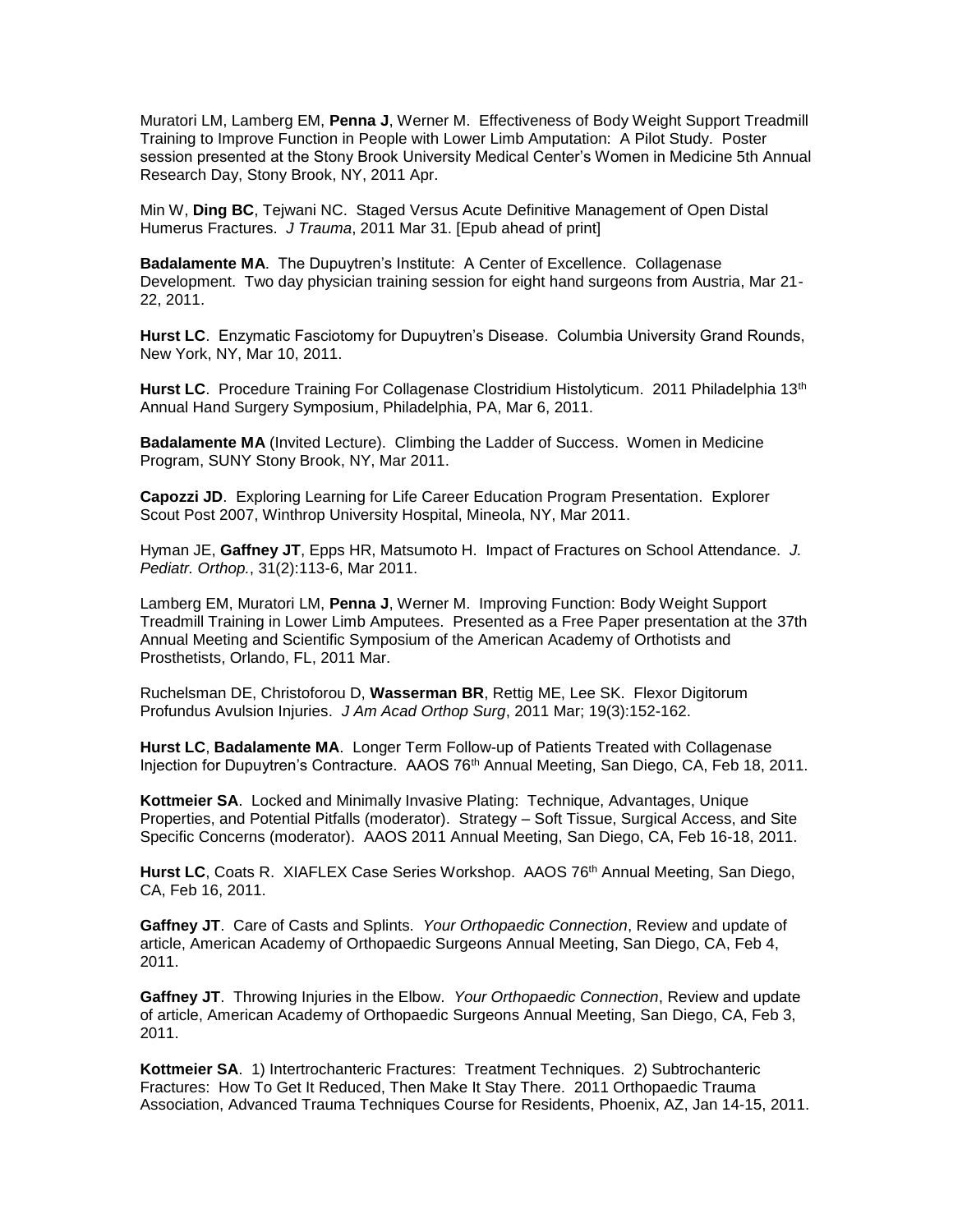**Kottmeier SA**. Basic Screw and Plate Techniques, Bone Injury and Repair. AONA Nursing Continuing Education for the Principles of Fracture Management for Operating Room Personnel, Sheraton New York Hotel and Towers, New York, NY, Jan 7-8, 2011.

Cash CN, Mary MN, Smith RP, Boyle P, Volkow ND, Wang GJ, Robison L, Ananth M, Wigal T, Swanson JM, Thanos PK, **Komatsu DE**. Chronic THC Administration to Adolescent Rats Has Some Benefits for Skeletal Development. 57<sup>th</sup> Annual Meeting of the Orthopaedic Research Society, Long Beach, CA, Jan 2011.

Copeland JB, Zhang K, Mary MN, Heck RK, **Komatsu DE**. In Vitro Characterization of a Paclitaxel Eluting Fibrin Biomatrix for Local Treatment of Skeletal Metastases. 57<sup>th</sup> Annual Meeting of the Orthopaedic Research Society, Long Beach, CA, Jan 2011.

Fujii H, **Komatsu DE**, Mary MN, Copeland JB, Smith RP, Takada N, Honoki K, Kido A, Tanaka Y. Effects of Sterilization Techniques on the Biomechanical Properties of Rat Femora. 57th Annual Meeting of the Orthopaedic Research Society, Long Beach, CA, Jan 2011.

**Lazar-Antman MA**. Pediatric Sports Medicine Highlights for the PM&R Residents. Johns Hopkins Department of Rehabilitation Grand Rounds, Baltimore, MD, Jan 2011.

**Barsi J**. Current Concepts in the Evaluation and Management of Scoliosis. Stony Brook University Pediatrics Grand Rounds, Stony Brook, NY, 2011.

**Barsi J**. Hip Pain in the Pediatric Patient. Southampton Hospital Family Practice Grand Rounds, Southampton, NY, 2011.

**Barsi J**. Scoliosis and School Screening. Stony Brook University Medical Center, Stony Brook, NY, 2011.

**Barsi J**, Garg S, Baulesh D, Erickson M. Intraopertive and Postoperative LIV-Tilt and Disc Wedging in Idiopathic Scoliosis. Children's Hospital Colorado Annual Orthopedic Research Day, Denver, CO, 2011.

**Hurst LC**. Dupuytren's Disease: Surgical Management. *Rehabilitation of the Hand and Upper Extremity (6th edition)*, 2011.

**Hurst LC**. Dupuytren's Contracture. Green's *Operative Hand Surgery (6th edition)*, 2011.

**Kottmeier SA**, Floyd J, **Divaris N**. External Fixation of the Pelvis. *Operative Techniques in Orthopaedic Surgery*, Lippincott, Williams & Wilkens. Vol 1 & 2, Chapter 1, pgs 262-475, 2011.

**Kottmeier SA.** American Academy of Orthopaedic Surgery National Orthopaedic Self-Assessment Examination - One of multiple authors selected by the AAOS to author questions with preferred responses and brief discussion, 2011, 2008, 2005.

**Kottmeier SA.** American Board of Orthopaedic Surgery National Orthopaedic In-Training Examination - One of multiple authors selected by the AAOS to author questions with preferred responses, 2011, 2010, 2009, 2008, 2007, 2006, 2005.

Chan KW, **Ding BC**, Mroczek KJ. Acute and Chronic Lateral Ankle Instability in the Athlete. Review, *Bull NYU Hosp Jt Dis*. 2011; 69(1):17-26.

**Sirounian GH**. Hip and Knee Arthritis: The Orthopaedic Perspective. Community Lecture, Arizona, 2011.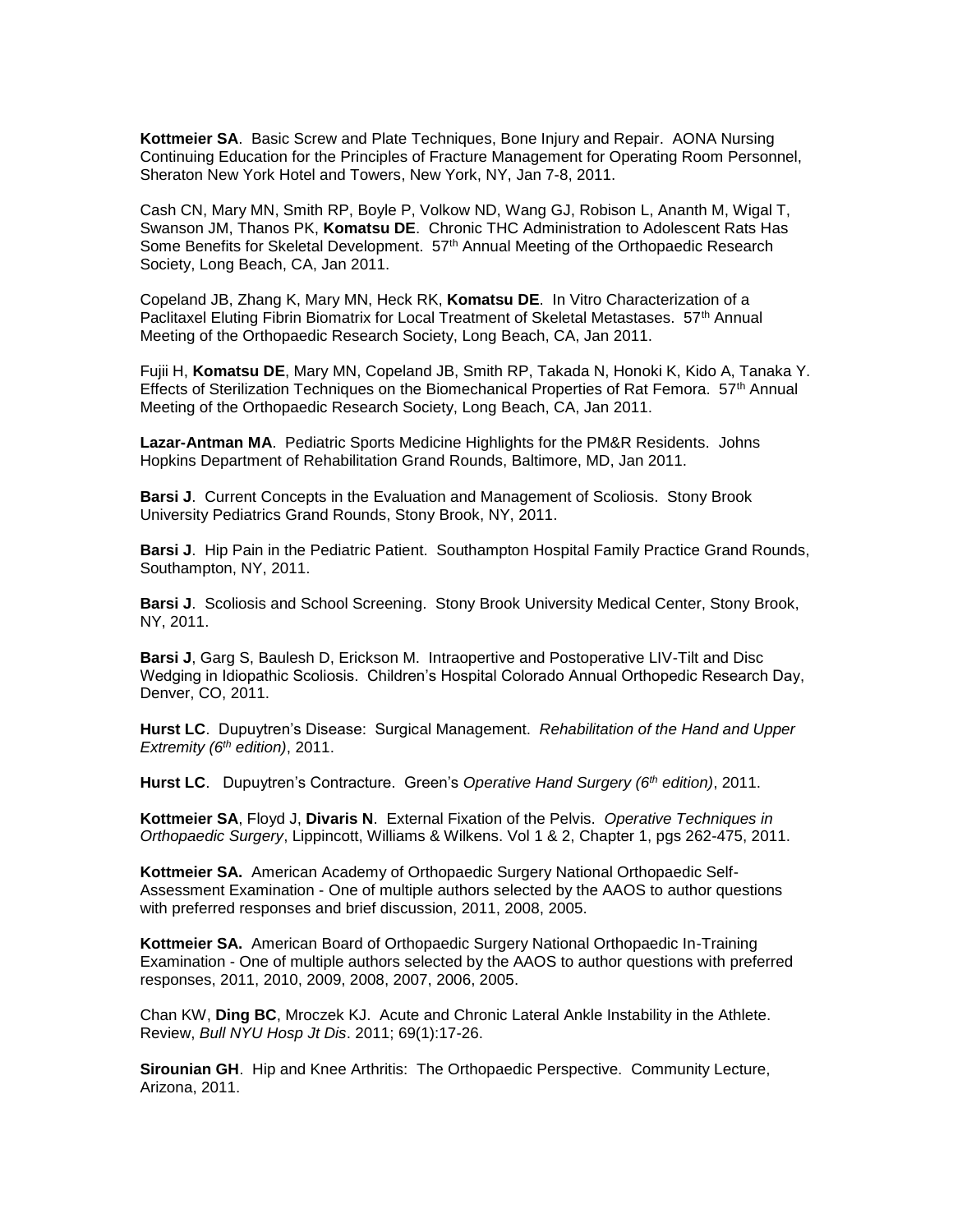**Wasserman BR,** Moskovich R, Razi AE. Rheumatoid Arthritis of the Cervical Spine: Clinical Considerations. *Bulletin NYU Hosp for Joint Diseases*, 2011;69(2):136-148.

**Gaffney JT**. Overuse Injuries in Children. *Your Orthopaedic Connection*, American Academy of Orthopaedic Surgeons, Dec13, 2010.

**Teplitz G**.President and Moderator, Annual Clinic Day**.** The Nassau Surgical Society & Brooklyn & Long Island Chapter of The American College of Surgeons, Long Island Marriott, Uniondale, NY, Dec 8, 2010.

Scalcione LR, Klein MA, **Teplitz GA**, Luchs JS.Preoperative Sonographic Localization of Foreign Bodies with Postoperative Pathologic Correlation. 110<sup>th</sup> Annual Meeting of the America Roentgen Ray Society, San Diego, CA. May 2010, Radiological Society of North America's 96<sup>th</sup> Scientific Assembly and Annual Meeting, Chicago, IL, Nov 2010.

Barzideh O. Shoulder Trauma. 2<sup>nd</sup> Annual Orthopaedics in Primary Care, Mineola, NY, Oct 23, 2010.

Barzideh O. Hip Fractures. 2<sup>nd</sup> Annual Orthopaedics in Primary Care, Mineola, NY, Oct 23, 2010.

Gaffney JT. Evaluation of the Hip and Lower Extremity in the Adolescent. 2<sup>nd</sup> Annual Orthopaedics in Primary Care, Mineola, NY, Oct 23, 2010.

Gaffney JT. Scoliosis. 2<sup>nd</sup> Annual Orthopaedics in Primary Care, Mineola, NY, Oct 23, 2010.

Grossman M. Evaluation of Shoulder Pain and Injury. 2<sup>nd</sup> Annual Orthopaedics in Primary Care, Mineola, NY, Oct. 23, 2010.

Grossman M. Sports Injuries of the Knee. 2<sup>nd</sup> Annual Orthopaedics in Primary Care, Mineola, NY, Oct 23, 2010.

Teplitz G. Common Hand Disorders. 2<sup>nd</sup> Annual Orthopaedics in Primary Care, Mineola, NY, Oct 23, 2010.

**Hurst LC.** Development of Xiaflex for Dupuytren's Disease. 4th ICB & DD Annual Symposium SUNY Stony Brook, NY, Oct 14, 2010.

**Hurst LC**. Enzymatic Fasciotomy in Dupuytren's Disease. German Hand Congress, Nuremberg, Germany, Oct 7, 2010.

**Capozzi J**. Orthopaedics in Primary Care Medicine. Winthrop University Hospital, Mineola, NY, Oct 2010.

**Gaffney JT**.Prevalence of Hip Ultrasound Abnormalities in Neonates with a Hip Click. American Academy of Pediatrics 2010 National Conference & Exhibition, Moscone Convention Center, San Francisco, CA, Oct 2010.

**Lazar MA**. Pediatric Orthopedic Trauma. Johns Hopkins Nursing Association, Baltimore, MD, Oct 2010.

Mary MN, Janda HA, Snearly CM, Abrams WB Jr, Volkow ND, Wang GJ, Robison L, Ananth M, Wigal T, Swanson JM, Thanos PK, Hadjiargyrou M, **Komatsu DE**. Skeletal Deficits and Recovery in Methylphenidate Treated Rats. 32<sup>nd</sup> Annual Meeting of the American Society for Bone and Mineral Research, Toronto, Canada, Oct 2010.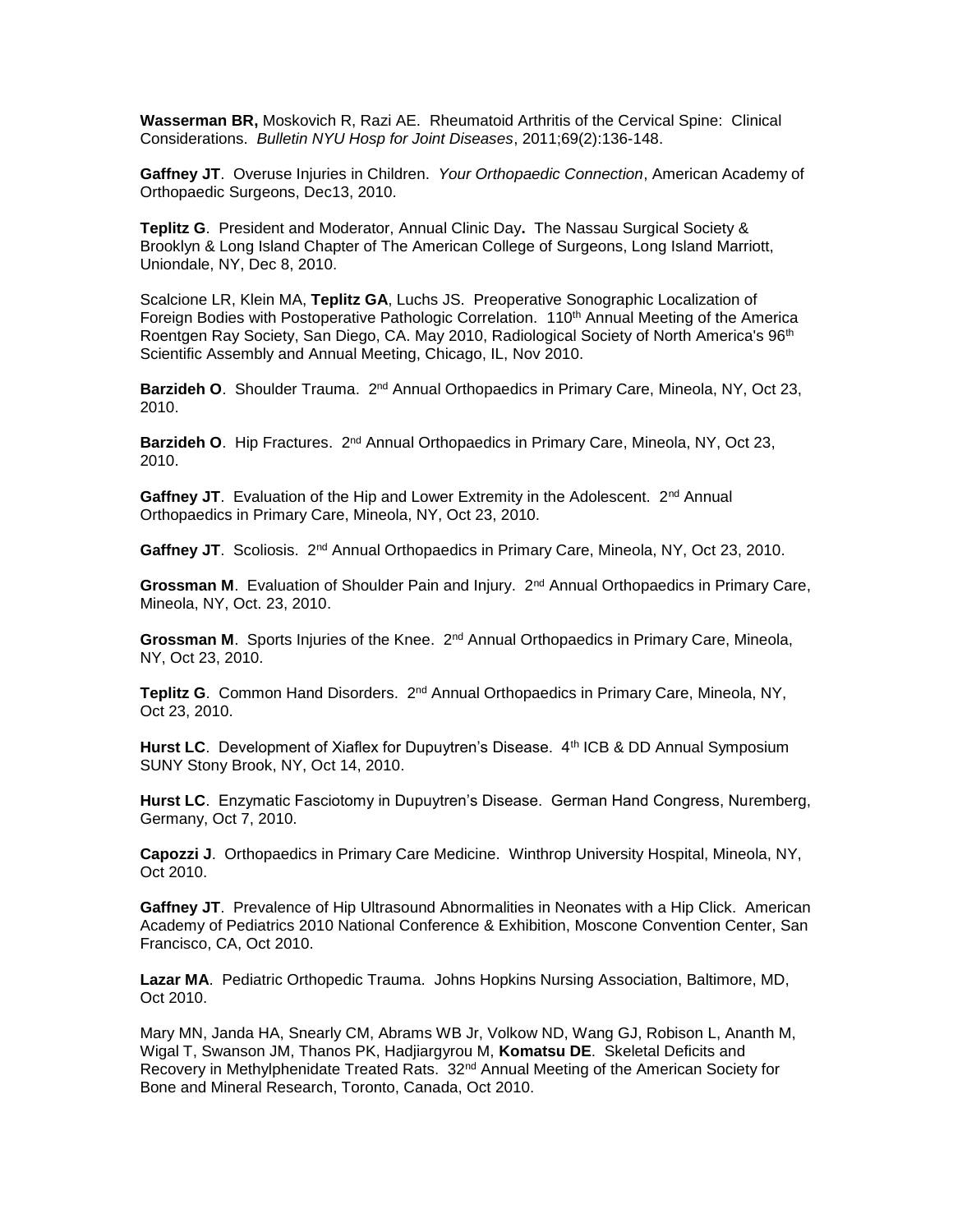**Hurst LC**. Diagnosis and Management of Dupuytren's Disease. Wake Forest University Orthopaedic Grand Rounds, Aug 25, 2010.

**Badalamente MA**. Project Medical Education (a two day program for NY legislators and their aides to learn how medical doctors and scientists are educated at SUNY Stony Brook). SUNY Stony Brook, NY, Aug 16, 2010.

**Paci JM**, Schweizer SK, Wilbur D, Sutton LG, Werner FW, Scuderi MG, Cannizzaro JP. The Results of Laboratory Evaluation of Acute Knee Effusion Aspiration after ACL Reconstruction: What is Found in Patients with a Non-Infected Painful Postoperative Knee? *Am J Sports Med*, 38:2267-2272, 2010. ePub: August 10, 2010.

**Carrion WV**, Ilizarov S. Humeral Lengthening in Pediatric Patient Using Tibial Intramedullary Skeletal Kinetic Distractor: Case Report. Limb Lengthening and Reconstruction Society:ASAMI - North America, New York, NY, Jul 16, 2010.

**Komatsu DE**, Mary MN, Schroeder RJ, Robling AG, Turner CH, Warden SJ. Modulation of Wnt Signaling Influences Fracture Repair. *J Orthop Res,* 28(7):928-36, Jul 2010.

[Mallo GC,](http://www.ncbi.nlm.nih.gov/pubmed?term=%22Mallo%20GC%22%5BAuthor%5D) [Gitelman A,](http://www.ncbi.nlm.nih.gov/pubmed?term=%22Gitelman%20A%22%5BAuthor%5D) [Jones JA,](http://www.ncbi.nlm.nih.gov/pubmed?term=%22Jones%20JA%22%5BAuthor%5D) **[Grossman M](http://www.ncbi.nlm.nih.gov/pubmed?term=%22Grossman%20M%22%5BAuthor%5D)**. Exuberant Synovitis After Subacromial Decompression and Platelet Rich Growth Factor (PRGF) Injection. *[J Shoulder Elbow Surg](javascript:AL_get(this,%20)*, 19(5):e6-9, Jul.2010, Epub May 8. 2010.

**Paci JM**. Long Term Follow-Up after ORIF of Olecranon Stress Fracture in Baseball Players (paper and podium presentation). The American Sports Medicine Institute Fellow's Research Day, Jun 28, 2010.

**Badalamente MA**. From Bench to Bedside. Keynote Address. First Annual Inventor's Reception, Town of Broohaven (Stony Brook University, Brookhaven National Laboratory, Cold Spring Harbor Laboratory), Jun 23, 2010.

**Badalamente MA**, **Hurst LC, Wang E**, **Muhlrad-Karp S**, Gould E. Nonsurgical Treatment of Trapeziometacarpal Joint Osteoarthritis. Department of Orthopaedics Annual Research Journal, Volume 5, 25-29, Jun 2010.

**Capozzi J**. Managing Conflicts of Interest. Visiting Professor, Yale University School of Medicine, Department of Orthopaedics, New Haven, CT, Jun 2010.

Mihalko WM, Creek A, Mary MN, **Komatsu DE**, Williams JL. Histologic Evidence of Mechanoreceptor Retention in Posterior Cruciate Retaining Total Knee Arthroplasty. 123rd Annual Meeting of the American Orthopaedic Association, San Diego, CA, Jun 2010.

**Muhlrad S**. Occupational Contributions to Dupuytren's Disease. International Symposium on Dupuytren's Disease, Stony Brook, NY Jun 2010.

**Penna J**. Pitfalls and Perils of Pediatric Sports Injuries. Presentation at Family Practice Update CME, Stony Brook University Medical Center, Stony Brook, NY, Jun 2010.

**Badalamente MA**. Results of the CORD 1 Study. International Symposium in Dupuytren's Disease, Miami, FL, May 2010.

**Barzideh O**, **Capozzi JD**, Rhodes R. Book Review: AAOS Comprehensive Orthopaedic Review, Section on Trauma, *J Bone Joint Surg Am*, 92:1334, May 2010.

**Capozzi J**, Rhodes R. Ethics in Practice: Examining the Ethical Implications of an Orthopaedic Joint Registry. *J Bone Joint Surg Am*, 92: 1330-1333, May 2010.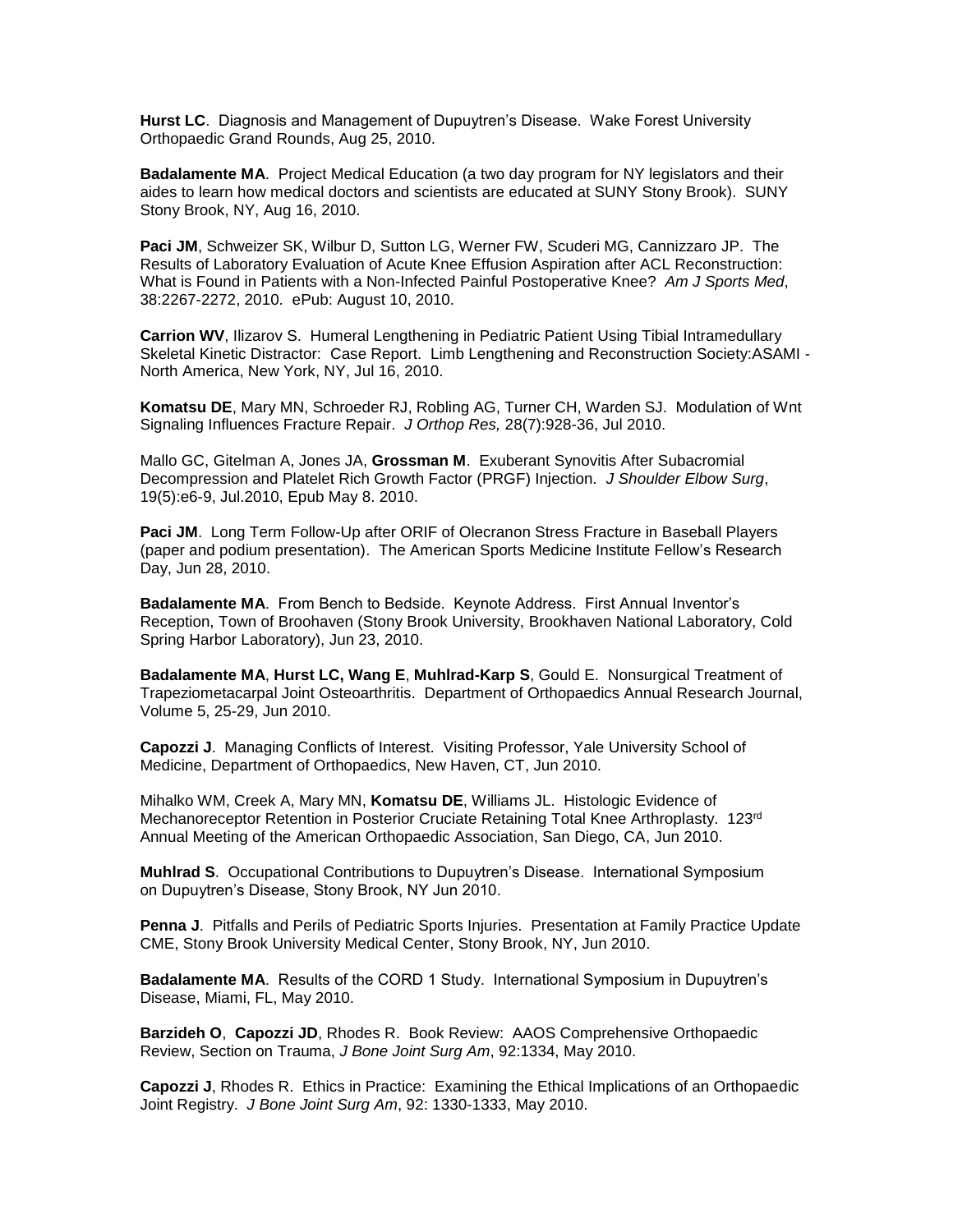**Capozzi J**. Book Review: AAOS Comprehensive Orthopaedic Review (Two-Volume Set and Study Guide), *J Bone Joint Surg Am*, 92: 1334, May 2010.

**Gaffney JT**, **Capozzi JD**, Rhodes R. Book Review: AAOS Comprehensive Orthoapedic Review, Section on Pediatric Orthopaedic Surgery, *J Bone Joint Surg Am*, 92(5):1334, May 2010.

**Grossman M**, **Capozzi JD**, Rhodes R. Book Review: AAOS Comprehensive Orthopaedic Review, Section on Sports Medicine and Shoulder & Elbow, *J Bone Joint Surg Am*, 92:1334, May 2010.

**Kottmeier SA.** Fractures of the Talus: Surgical Approaches. 4<sup>th</sup> Orthopaedic Trauma Fellow Course, Boston, MA, May 2010.

**Lazar MA**, Lonner BS. Multivariate Analysis of Factors Associated with Kyphosis Maintenance in Adolescent Idiopathic Scoliosis Surgery. Sir Robert Jones Lecture Series, Hospital for Joint Diseases, New York, NY, May 2010.

**Teplitz G**, **Capozzi JD**, Rhodes R. Book Review: AAOS Comprehensive Orthopaedic Review, Section on Hand and Wrist, *J Bone Joint Surg Am*, 92:1334, May 2010.

**Badalamente MA**, **Hurst LC**. Dupuytren's Disease Symposium (Co- Director): 1- Presentation-Factors in Dupuytren's Disease, 2- Presentation- Enzymatic Fasciotomy Development, SUNY Stony Brook, NY, Apr 16-17, 2010.

**Badalamente MA.** 4<sup>th</sup> Annual Women in Medicine Research Day. Planning Committee. Panel participant- "Stories of Success," Apr 14, 2010.

**Hurst LC**. Injection and Manipulation Techniques. Dupuytren's Disease Symposium, SUNY Stony Brook, Apr 2010.

**Lazar MA**, Plocher EK, Egol KA. Obesity and its Relationship with Pelvic and Lower Extremity Trauma. *Am J Orthop*, 2010 Apr;39(4):175-82.

Kistler BJ, **Paci JM**, Sutton LG, Warner FW, Simpson RB. Notch Violation by the Synthes Distal Femoral Locking Plate Distal Posterior Screw. A cadaveric study. 56<sup>th</sup> Annual Meeting of the Orthopaedic Research Society, New Orleans, LA, Mar 6-9, 2010.

**Badalamente MA**, Meals R. No Clinically Meaningful Systemic Immunologic Responses After Clostridial Collagenase Injections for Dupuytren's Contracture. American Academy of Orthopaedic Surgeons, New Orleans, LA, Mar 2010.

**Capozzi JD**. Instructional Course Lecture: Ethical and Professional Controversies in Orthopaedic Surgery. AAOS Annual Meeting, New Orleans, LA, Mar 2010.

**Lazar MA**. Infantile Idiopathic Scoliosis. Hospital for Joint Diseases Grand Rounds, New York, NY, Mar 2010.

**Capozzi, J**. Hip Fractures and Treatments. Orthopaedic Lunch & Learn Lecture Series, Winthrop University Hospital, Mineola, NY, Feb 2010.

**Komatsu DE**, Warden SJ. The Control of Fracture Healing and its Therapeutic Targeting: Improving Upon Nature. *J Cell Biochem*, 109(2):302-11, Feb 2010.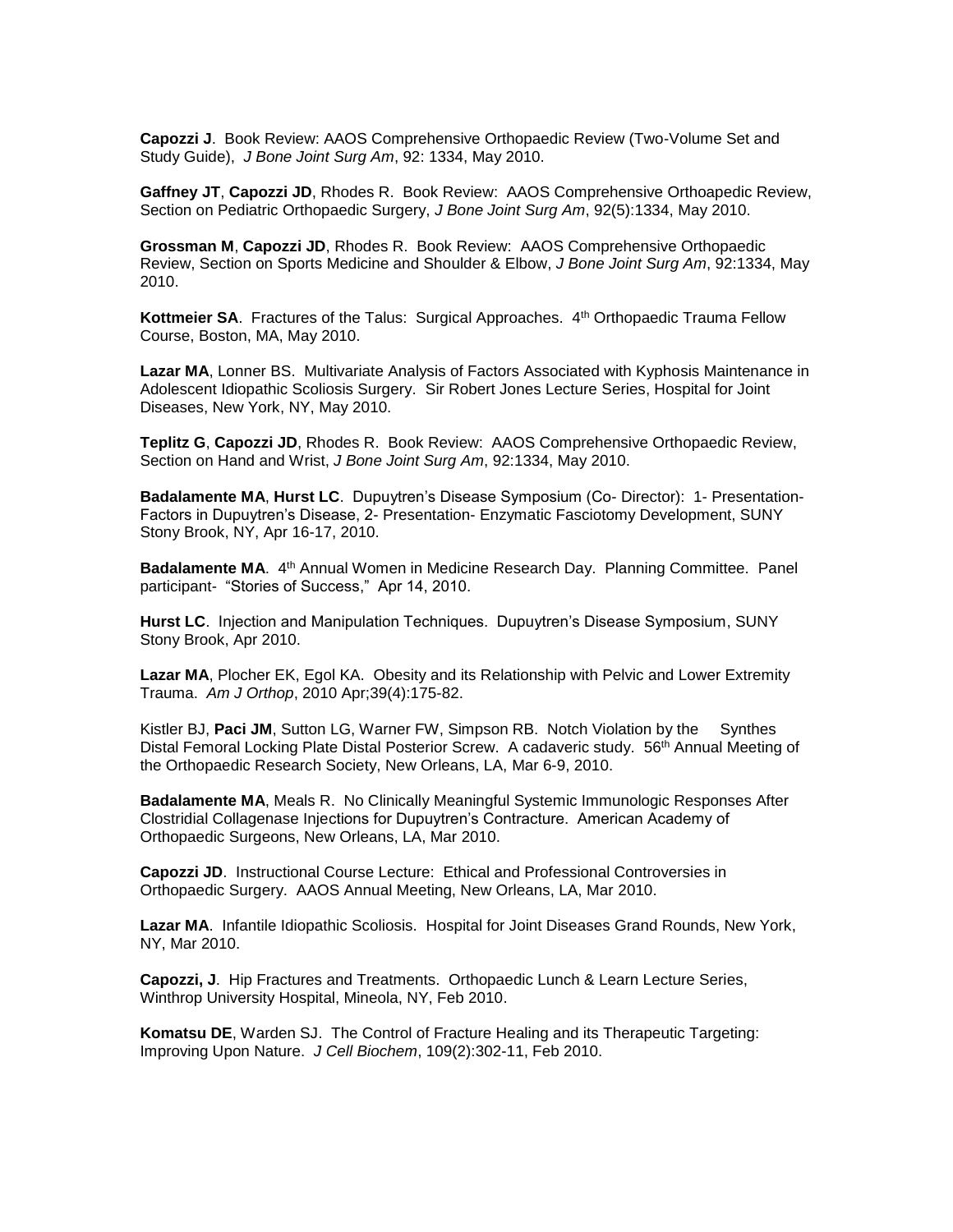Marinescu RC, **Komatsu DE**, Janda HA, Mary MN, Snearly C, Murrell S. (2010) Impact of Diabetes on Bone Quality. 56<sup>th</sup> Annual Meeting of the Orthopaedic Research Society, New Orleans, LA, Feb 2010.

Min W, **Ding BC**, Tejwani NC. Comparing Functional Outcomes of Open Type C Distal Humerus Fractures with their Closed Counterparts. NYU Hospital for Joint Diseases Poster presentation, AAOS Meeting, Feb 2010.

Xu X, Melendez MM, Gonzalez M, **Divaris N**, **Kottmeier SA**, Khan S, Bui B, Dagum AB. Outcomes of the Lower Extremity – Trauma Reconstruction with Taylor Spatial Frame Fixator and Muscle Flaps. *J Surgical Research*, Vol 151, Issue 2, pg 299, Feb 2010.

**Gaffney JT**. Sports Injuries in Children. Winthrop University Hospital, Department of Pediatrics, Mineola, NY, Jan 19 2010.

**Hurst LC**. Collagenase Injection and Manipulation Training. AAHS Annual Meeting, Boca Raton, FL, Jan 2010.

**Hurst LC**. Advances in Treating Dupuytren's Disease. AAHS Annual Meeting, Boca Raton, FL, Jan 2010.

Mallo G, Stanat SJ, **Gaffney J**. Use of the Gartland Classification System for Treatment of Pediatric Supracondylar Humerus Fractures. *Orthopedics*, 33(1):19, Jan 2010.

**Wasserman BR** (presenter), Sherman OH. Os Acromiale: Anatomy, Imaging and Surgical Treatment. Grand Rounds Presentation, NYU Hospital for Joint Diseases, New York, NY, Jan 2010.

**Barsi J.** The Adequacy of Musculoskeletal Education among Emergency Room Physicians. 10<sup>th</sup> Annual Resident Research Day, New York, NY, 2010.

**Kottmeier SA,** Levy BA, Stuart MJ. Knee Injuries. *Orthopaedic Knowledge Update: Trauma 4*, *AAOS,* 461-474, 2010.

Min W, Anwar A, **Ding BC**, Tejwani NC. Open Distal Humerus Fractures--Review of the Literature. Review, *Bull NYU Hosp Jt Dis*. 2010;68(4):257-61.

**Gaffney JT**. Pediatric Fractures, Why are Children Different? Winthrop University Hospital, CEO Roundtable, Huntington, NY, Nov 2009.

**Capozzi JD,** Rhodes R. Ethnics in Practice: Managing Medical Errors. *J Bone Joint Surg Am*, 91: 2520-2521, Oct 2009.

**Badalamente MA**, **Hurst LC**, Akelman E, Coleman S, Meals R. Dupuytren's Disease: Past, Present, and Future. Instructional Course Lecture, American Society for Surgery of the Hand, San Francisco, CA, Sept 2009.

**Gaffney JT**. Tibia Fractures in Children Sustained on a Playground Slide. *Journal of Pediatric Orthopaedics*, 29(6):606-8, Sept 2009.

**Gaffney JT**. Developmental Dysplasia of the Hip. Winthrop University Hospital, Department of Pediatrics, Mineola, NY Sept 2009.

**Komatsu DE**, Mary MN, Janda HA, Schroeder RJ, Volkow ND, Wang GJ, Swanson J, Thanos PK, Hadjiargyrou M. Detrimental Skeletal Effects Following Methylphenidate (Ritalin)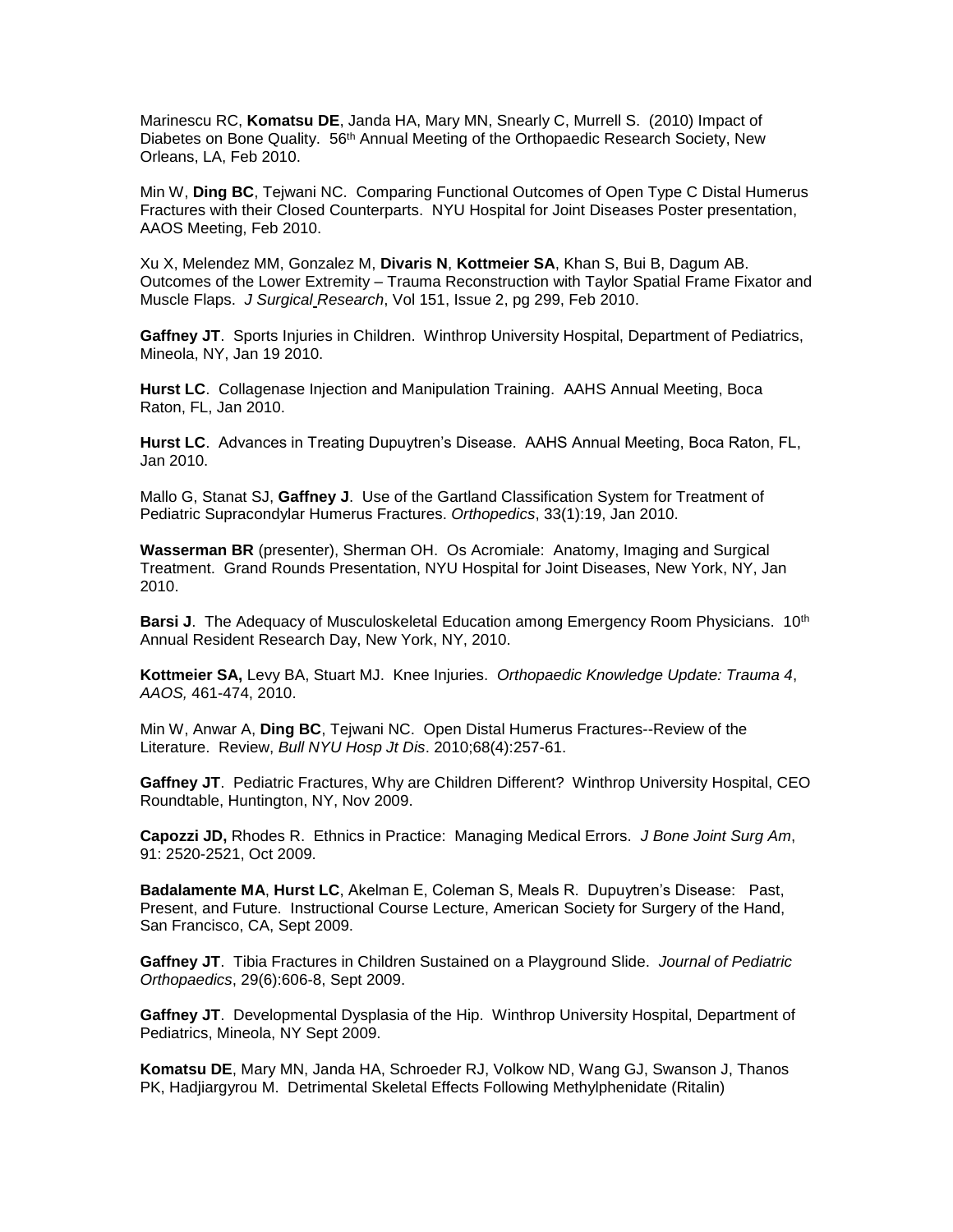Administration in Adolescent Rats. 31<sup>st</sup> Annual Meeting of the American Society for Bone and Mineral Research, Denver, CO, Sept 2009.

**Lazar MA**, Kwon YW, Rokito AS. Current Concepts Review: Snapping Scapula Syndrome. *J Bone Joint Surg Am*, 2009; Sept 91(9): 2251-62.

Gaffney JT, Mallo GC, Stanat S. Inability to Standardize Supracondylar Fracture Care Based on the Gartland Classification. Annual Orthopaedic Symposium, Stony Brook University Medical Center, Stony Brook NY, Jun 18, 2009.

**Kottmeier SA.** Tibial Trauma: Missing Spare and Defective Parts. 15<sup>th</sup> Annual Orthopaedic Symposium, Stony Brook University Hospital, Stony Brook, NY, Jun 18, 2009. `

**Gaffney JT**. Scoliosis. Winthrop University Hospital, Department of Pediatrics, Mineola, NY, Jun 9, 2009.

Jiang F, Chen J, **Komatsu DE**, Li S. Healing Progress of Fractured Bone – A Longitudinal Study. American Society of Mechanical Engineers Summer Bioengineering Conference, Lake Tahoe, CA, Jun 2009.

Mallo GC, Stanat S, **Gaffney JT**. Inability to Standardize Supracondylar Fracture Care Based on the Gartland Classification. Annual Orthopaedic Symposium, Stony Brook University Medical Center, Stony Brook NY, Jun 2009.

**Paci JM.** The Results of Laboratory Evaluation of Acute Knee Effusion after ACL Reconstruction: What is Normal? (abstract and podium presentation). SUNY Upstate Orthopaedic Alumni Day, May 29, 2009.

**Paci JM**. A Novel Model Measuring Contact Pressure in the Human Cadaveric Knee during Simulated Gait (abstract and podium presentation). SUNY Upstate Orthopaedic Alumni Day, May 29, 2009.

**Paci JM**. A Novel Model Measuring Contact Pressure in the Human Cadaveric Knee during Simulated Gait (abstract and podium presentation). Orthopaedic Research and Education Foundation 2009 Greater Philadelphia Area Resident Research Competition and Symposium, Philadelphia, PA, May 9, 2009.

**Paci JM.** The Results of Laboratory Evaluation of Acute Knee Effusion after ACL Reconstruction: What is Normal? (abstract and podium presentation). Arthroscopy Association of North America Annual Meeting, San Diego, CA, May 2, 2009.

**Gaffney JT**. Interobserver Reliability of the Gartland Classification of Supracondylar Humerus Fractures in Children. Presented at Campbell Clinic Triennial, University of Tennessee Campbell Clinic, Peabody Hotel, Memphis TN, Apr 25, 2009.

**Gaffney JT**. Interobserver Reliability of the Gartland Classification of Supracondylar Humerus Fractures in Children. Campbell Clinic Triennial, University of Tennessee Campbell Clinic, Peabody Hotel, Memphis, TN, Apr 2009.

**Komatsu DE**, Brune KA, Liu H, Schmidt AL, Han B, Zeng QQ, Yang X, Nunes JS, Lu Y, Geiser AG, Ma YL, Wolos JA, Westmore MS, Sato M. Longitudinal In Vivo Analysis of the Region Specific Efficacy of PTH in a Rat Cortical Defect Model. *Endocrinology*, 150(4):1570-9, Apr 2009.

Kottmeier SA. Intrapelvic Plating. 3<sup>rd</sup> Orthopaedic Trauma Fellows Course, Boston, MA, Apr 2009.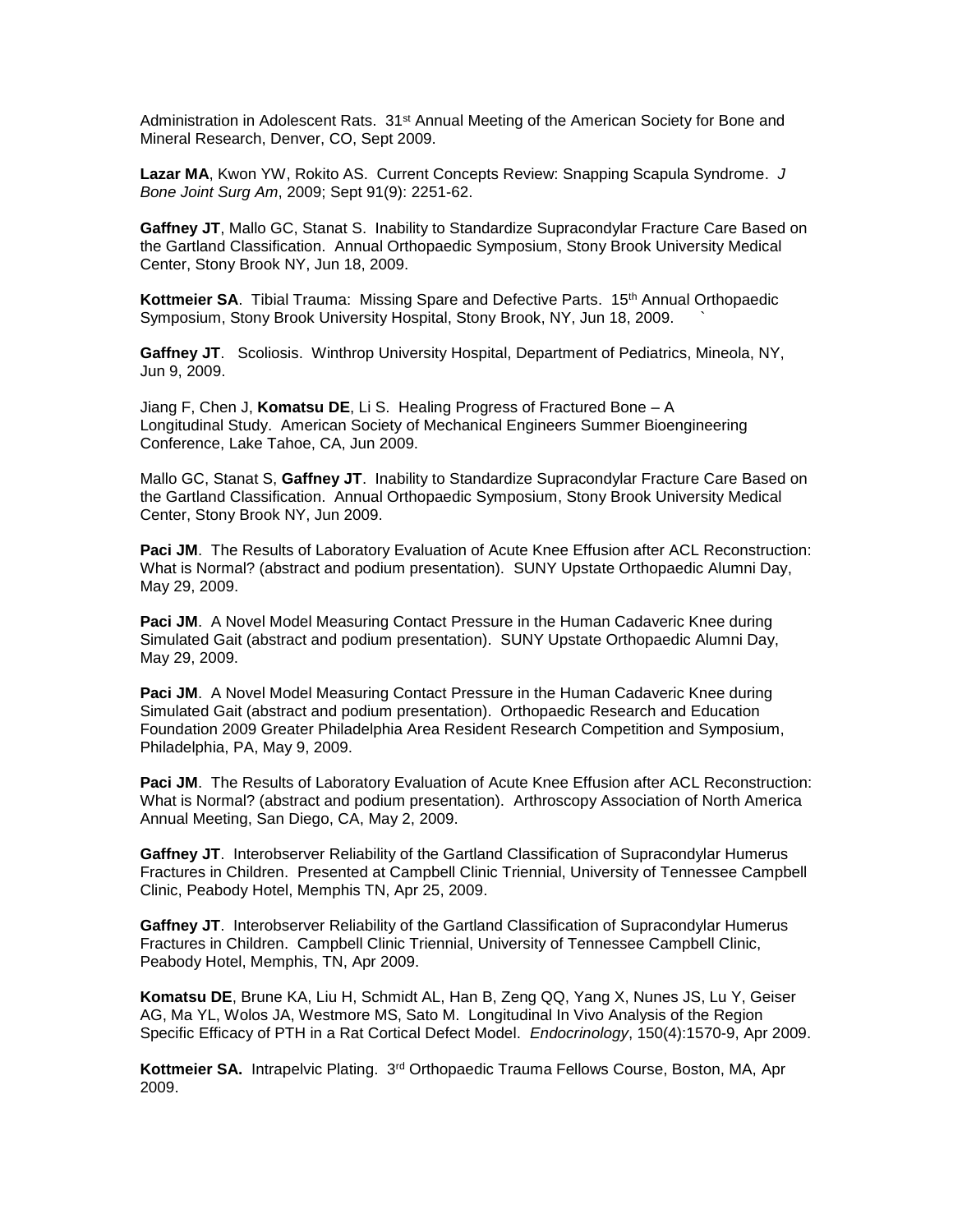**Capozzi JD**, Rhodes R, Darwin C. Ethnics in Practice: Discussing Treatment Options. *J Bone Joint Surg Am*, 91-A: 740-742, Mar 2009.

**Paci JM**, Scuderi MG, Werner FW, Sutton LG, Rosenbaum PF, Cannizzaro JP. Knee Medial Compartment Contact Pressure Rises with Release of the Type I Anterior Intermeniscal Ligament**.** *Am J Sports Med*, 37:1412-1416, 2009. ePub: Mar 13, 2009.

Warden SJ, **Komatsu DE**, Rydberg J, Bond JL, Hassett SM. Recombinant Human Parathyroid Hormone (PTH 1-34) and Low-Intensity Pulsed Ultrasound Have Contrasting Additive Effects During Fracture Healing. *Bone*, 44(3):485-94, Mar 2009.

**Hurst LC**, **Badalamente MA**, **Wang ED**. Injectable Clostridial Collagenase: Striving Towards Nonoperative Treatments for Fibroproliferative Disorders**.** 2009 Orthopaedic Research and Education Foundation Clinical Research Award. Presented at a joint session of the Orthopaedic Research Society and American Academy of Orthopaedic Surgeons, Feb 24, 2009.

**Paci JM**. A Novel Model Measuring Contact Pressure in the Human Cadaveric Knee during Simulated Gait (abstract and short talk poster presentation). 55<sup>th</sup> Annual Meeting of the Orthopaedic Research Society, Las Vegas, NV, Feb 22-25, 2009.

**Paci JM**. The Results of Laboratory Evaluation of Acute Knee Effusion after ACL Reconstruction: What is Normal? (abstract and poster presentation). 55<sup>th</sup> Annual Meeting of the Orthopaedic Research Society, Las Vegas, NV, Feb 22-25, 2009.

**Paci JM**. A Novel Model Measuring Contact Pressure in the Human Cadaveric Knee During Simulated Gait (abstract and short talk poster presentation). 55<sup>th</sup> Annual Meeting of the Orthopaedic Research Society, Las Vegas, NV, Feb 23, 2009.

**Gaffney JT**. Support of Steroid Injection for Treatment of Unicameral Bone Cysts. Presented at the Pediatric Orthopaedic Club of New York, The Century Club, New York, NY, Feb 11, 2009.

**Capozzi JD**. Instructional Course Lecture: Ethical and Professional Controversies in Orthopaedic Surgery. Presented at the AAOS Annual Meeting, Las Vegas, NV, Feb 2009.

**Gaffney JT**. Support of Steroid Injection for Treatment of Unicameral Bone Cysts. Pediatric Orthopaedic Club of New York, The Century Club, New York, NY, Feb 2009.

**Hurst LC**, Blazer PE. Therapeutic Alternatives for Dupuytren's Disease (A Case-Based Discussion). AAOS 76<sup>th</sup> Annual Meeting, Las Vegas, NV, Feb 2009.

Hurst LC. Chemical Fasciectomy: Are We Getting Closer? AAOS 76<sup>th</sup> Annual Meeting Specialty Day, Las Vegas, NV, Feb 2009.

**Komatsu DE**, Mary MN, Schroeder RJ, Robling AG, Turner CH, Warden SJ. Modulation of Wnt Signaling During Fracture Repair. 55<sup>th</sup> Annual Meeting of the Orthopaedic Research Society, Las Vegas, NV, Feb 2009.

**Wasserman BR** (presenter), Pettrone S, Laino D, Zuckerman JD, Jazrawi LM, Rokito AS. Assessment of Acromioclavicular (AC) Joint Injection Accuracy. Poster Presentation, American Academy of Orthopaedic Surgeons Annual Meeting, Las Vegas, NV, Feb 2009.

**Wasserman BR** (presenter), Goldsmith SE, Walsh PJ, Meislin RJ, Rokito AS, Rosen JE, Sherman OH, Jazrawi LM. Driving Reaction Time after Right Knee Anterior Cruciate Ligament Reconstruction. Poster Presentation, American Academy of Orthopaedic Surgeons Annual Meeting, Las Vegas, NV, Feb 2009.